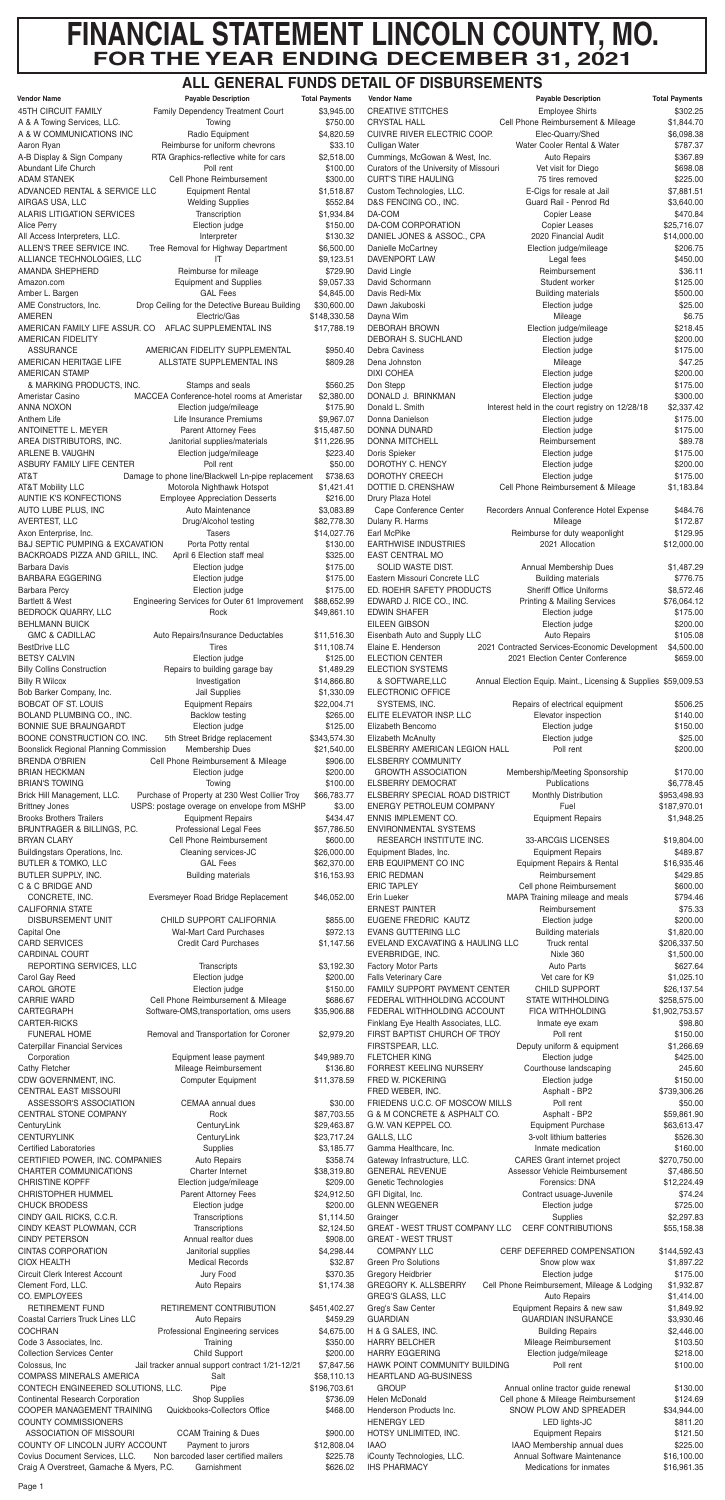| <b>Vendor Name</b>                                               | <b>Payable Description</b>                                                                                    | <b>Total Payments</b>         | <b>Vendor Name</b>                                          | <b>Payable Description</b>                                    | <b>Total Payments</b>        |
|------------------------------------------------------------------|---------------------------------------------------------------------------------------------------------------|-------------------------------|-------------------------------------------------------------|---------------------------------------------------------------|------------------------------|
| InTech Software Solutions Inc.                                   | Institute of Police Technology and Mangement Registration for PITM conference<br>Annual licensing fee         | \$1,190.00<br>\$4,699.00      | <b>MARY LOU EDGAR</b><br>Mary Lou Gregory                   | Election judge<br>Mileage                                     | \$175.00<br>\$58.50          |
| Interstate Testing Services LLC                                  | <b>Asphalt Testing</b>                                                                                        | \$4,763.99                    | MARYLN J. RAHMIER                                           | Election judge                                                | \$200.00                     |
| Iowa Law Enforcement Academy<br><b>ITSAVVY, LLC</b>              | Evaluation for MMPI-2<br>2 laptops; 3 docking stations; disk drive                                            | \$150.00<br>\$2,803.71        | <b>MATT BASS</b><br>McClain Radar Service, LLC.             | Cell Phone Reimbursement<br>8-Radar & 1-Lidar certification   | \$600.00<br>\$390.00         |
| J.C., INC                                                        | Supplies                                                                                                      | \$1,870.35                    | MCCLURE ENGINEERING CO.                                     | Professional engineering services                             | \$34,230.91                  |
| Jackson's Automotive                                             | Towing                                                                                                        | \$921.75                      | MCCOY & BLOSSOM                                             |                                                               |                              |
| <b>JAMES BECK</b><br><b>JAMES FINGER</b>                         | Cell Phone Reimbursement, Mileage & Lodging<br>Election judge/mileage                                         | \$1,397.60<br>\$206.75        | <b>FUNERAL HOME</b><br><b>McKesson Medical</b>              | Removal and transport - Coroner                               | \$1,240.00                   |
| James H Drew Corporation                                         | <b>GUARD RAIL PARTS - DAMAGE TO</b>                                                                           |                               | Surgical Government Solutions LLC.                          | Medical Supplies-Jail                                         | \$5,865.98                   |
|                                                                  | <b>BUNKER HILL RD BRIDGE</b>                                                                                  | \$279.12                      | McLaughlin Court Reporting Services, Inc.                   | Transcripts                                                   | \$212.10                     |
| James Johnson<br><b>JAMES MONTGOMERY</b>                         | Cell phone-Jan thru April & Reimbursement<br>Cell Phone Reimbursement                                         | \$492.05<br>\$600.00          | <b>MDSolutions</b><br>MEDPRO WASTE DISPOSAL, LLC            | Supplies<br><b>Medical Waste Container</b>                    | \$975.00<br>\$289.40         |
| Janet Maloney                                                    | Election judge                                                                                                | \$200.00                      | Melanie Ackerman                                            | Election judge                                                | \$200.00                     |
| Janey Menne                                                      | Mileage Reimbursement                                                                                         | \$40.50                       | Melinda Moix                                                | Election judge                                                | \$175.00                     |
| JARRELL CONTRACTING CO. INC.                                     | HVAC Repairs/ Upgrades/Improvements                                                                           | \$164,924.83                  | Melissa Henke<br>Mercy East                                 | Election judge<br>Medical for inmate                          | \$75.00<br>\$1,903.00        |
| <b>JB AUDIO</b>                                                  | Mics for radios                                                                                               | \$102.98                      | MERCY OCCUPATIONAL HEALTH                                   | Drug/Alcohol Testing                                          | \$3,867.50                   |
| <b>JEANICE KAISER</b><br>JENNIFER CROXTON                        | Election judge<br>Election judge                                                                              | \$200.00<br>\$175.00          | <b>Meridian Waste</b><br>METAL CULVERTS, INC.               | <b>Trash Service</b><br><b>Supplies/Culvert Pipes</b>         | \$7,276.92<br>\$23,012.40    |
| <b>JENNIFER PRITCHETT</b>                                        | Election judge                                                                                                | \$200.00                      | METALCRAFT, INC.                                            | 1000 Asset Tags for Auditor                                   | \$686.06                     |
| <b>JERRY NEWMAN</b>                                              | Election judge                                                                                                | \$225.00                      | <b>MFA OIL COMPANY</b>                                      | Fuel-Juvenile                                                 | \$1,703.79                   |
| Jessica N. Zumwalt<br><b>JIM MAYES</b>                           | Cell phone & Mileage Reimbursement<br>Election judge                                                          | \$856.56<br>\$150.00          | MFSMA, INC.<br>Michael Dunard                               | MfSMA 2021 Annual Conference<br>Election judge                | \$520.00<br>\$175.00         |
| <b>JIM SHARP</b>                                                 | Reimbursement for body armor purchase                                                                         | \$809.98                      | Michael Jacobs                                              | Election judge                                                | \$175.00                     |
| JIM TRENARY FORD AUTOMOTIVE GROUP<br>Jim's Tire Salvage          | <b>Auto Repairs</b><br><b>Tire Recycling</b>                                                                  | \$9,806.68<br>\$1,427.00      | <b>MICHAEL KREUGER</b><br>MICK MEHLER & SONS, INC.          | Cell phone & Mileage Reimbursement<br>Truck rental            | \$1,156.20<br>\$104,046.37   |
| <b>JOCELYN K. KREUGER</b>                                        | MACCEA mileage Reimbursement                                                                                  | \$32.40                       | MICRO CENTER A/R                                            | DJI Mini 2 Drone                                              | \$599.00                     |
| Joe Kenney                                                       | Reimnbursement                                                                                                | \$257.94                      | MID-AMERICA PETERBILT                                       | <b>Auto Repairs</b>                                           | \$1,849.06                   |
| JOE MACHENS FORD<br><b>John Caviness</b>                         | 2021 Ford Explorer - Assessor<br>Election judge                                                               | \$27,564.00<br>\$150.00       | MIDWEST CARD<br>& ID SOLUTIONS                              | Maintenance Agreement for All SalamanderLive items \$1,583.36 |                              |
| JOHN FABICK TRACTOR CO.                                          | Equipment Repair/Supplies/New equipment                                                                       | \$99,020.99                   | Midwest Engineering Group, LLC.                             | Professional engineering services                             | \$80,768.59                  |
| John Kenneth Wilke                                               | Jury Expenses due to Covid restrictions                                                                       | \$300.00                      | <b>Midwest Risk Partner</b>                                 | Cyber Insurance Policy Premium                                | \$5,950.35                   |
| <b>JOHNSON CONTROLS</b><br>FIRE PROTECTION LP                    | Annual fire alarm/sprinkler/backflow/fire ext                                                                 | \$15,084.85                   | <b>MIKE MUELLER</b><br>MIKE'S TIRE SERVICE                  | Cell Phone Reimbursement<br>Repairs-Juvenile                  | \$600.00<br>\$397.03         |
| Joseph Kaimann                                                   | Cell Phone Reimbursement                                                                                      | \$600.00                      | Missouri LTap                                               | <b>BUCKET TRUCK/CHAINSAW TRAINING</b>                         | \$3,310.00                   |
| Joshua Anderson                                                  | Election judge                                                                                                | \$175.00                      | <b>MO ASPHALT</b>                                           |                                                               |                              |
| <b>JOYCE PICKERING</b><br>JUDY M. WRIGHT                         | Election judge/mileage<br>Election judge                                                                      | \$206.75<br>\$175.00          | PAVEMENT ASSOCIATION<br>MO ASSOC. OF CO.                    | Annual Conference Registration                                | \$550.00                     |
| <b>JULIE RODGERS</b>                                             | Cell Phone & Equipment Reimbursement                                                                          | \$770.63                      | <b>AUDITORS</b>                                             | MACA Annual Training & Dues: Auditor & Deputy                 | \$450.00                     |
| K FLYNN INSURANCE AGENCY<br>KAIMANN WELDING, INC.                | <b>Bond Renewal Premiums</b><br>Aluminum tread plates for election trailer ramp                               | \$4,268.00<br>\$399.00        | MO ASSOC. OF COUNTIES<br>MO ASSOC. OF COUNTY CLERKS/        | 2021 MAC Membership                                           | \$7,612.00                   |
| Karen A. Dye                                                     | Mileage                                                                                                       | \$85.50                       | <b>ELECTION AUTHORITIES</b>                                 | <b>MACCEA Conference-Clerks Staff</b>                         | \$1,400.00                   |
| Karen Fogerty                                                    | Election judge                                                                                                | \$150.00                      | MO ASSOC. OF PROBATE                                        |                                                               |                              |
| Karen McLaughlin<br><b>KAREN WEST</b>                            | Election judge<br>Election judge                                                                              | \$50.00<br>\$200.00           | & ASSOC. CIRCUIT JUDGES<br>MO ASSOC. OF PUBLIC ADMIN.       | <b>Membership Dues</b>                                        | \$150.00                     |
| Karla Allsberry                                                  | MCCA Conference & mileage Reimbursement                                                                       | \$961.63                      | <b>CONVENTION</b>                                           | 2021 MAPA Convention                                          | \$300.00                     |
| <b>KARPEL SOLUTIONS</b><br>KATHERINE B. AUGUSTUS                 | 2021 PBK Hosting Fee<br>Election judge/mileage                                                                | \$2,000.00<br>\$203.60        | MO CO. COLLECTORS ASSOCIATION<br>MO COUNTY TREASURER ASSOC. | <b>Annual Dues</b><br><b>MCTA Annual Training</b>             | \$660.00<br>\$400.00         |
| <b>Katherine Patrick</b>                                         | Election judge                                                                                                | \$175.00                      | MO DEPARTMENT OF                                            |                                                               |                              |
| Kathleen Nunnelly                                                | Election judge                                                                                                | \$175.00                      | NATURAL RESOURCES                                           | Lincoln County Quarry Permit fees                             | \$200.00                     |
| <b>KATHY HALL</b><br><b>KAY FAIR</b>                             | Reimbursement for snacks bought for jurors<br>Cell Phone Reimbursement                                        | \$334.16<br>\$600.00          | MO DEPT. OF PUBLIC SAFETY<br>MO DEPT. OF REVENUE            | Safety inspection for elevator<br><b>Vehicle Titles</b>       | \$50.00<br>\$301.00          |
| Kaye Champion                                                    | MACCEA mileage/meal Reimbursement                                                                             | \$57.85                       | MO DOCUMENT SOLUTIONS                                       | Annual Maintenance for Microfilm Scanner                      | \$795.00                     |
| <b>KAYLEIGH ELLISON</b>                                          | Mileage Reimbursement                                                                                         | \$15.75                       | MO JUVENILE JUSTICE ASSOCIATION                             | Membership Renewals                                           | \$550.00                     |
| Keim Family Chapels LLC.<br>KEMPER-MILLARD-KEIM                  | Removal and Transportation for Coroner<br>Removal storage and transport for Coroner                           | \$3,200.00<br>\$850.00        | MO MAPPERS ASSOCIATION<br>MO OFFICE OF                      | Annual membership dues - MMA                                  | \$30.00                      |
| <b>KEVIN BISHOP</b>                                              | Mileage Reimbursement                                                                                         | \$306.00                      | PROSECUTION SERVICES                                        | Trial Advocacy School 07/06-07/29/2021                        | \$550.00                     |
| <b>KIMBALL MIDWEST</b><br>Klaire Thoroughman                     | Equipment supplies<br>Election judge                                                                          | \$4,838.93<br>\$50.00         | <b>MO Petroleum Products</b><br>Company LLC.                | SS1H - TACK OIL FOR ASPHALT                                   | \$77,196.60                  |
| KNAPHEIDE TRUCK EQUIPMENT CO.                                    | Auto Repairs/Equipment                                                                                        | \$10,240.86                   | <b>MO Rural Services Corp</b>                               | General Liability/Casualty Ins. Renewal                       | \$393,518.00                 |
| KNIGHTS OF COLUMBUS                                              | Poll rent                                                                                                     | \$100.00                      | MO SHERIFF'S ASSOCIATION                                    | 2021 Continuing Education annual fee                          | \$1,515.59                   |
| KNIGHTS OF COLUMBUS<br><b>KNOW INK</b>                           | Poll rent<br><b>Election Equipment Licensing</b>                                                              | \$50.00<br>\$7,500.00         | <b>MO STATE ASSESSORS</b><br><b>ASSOCIATION</b>             | MSAA September School                                         | \$3,420.00                   |
| Laboratory Corporation of America Holdings                       | Inmate lab testing                                                                                            | \$66.00                       | <b>MO Transportation Finance Corporation</b>                |                                                               |                              |
| Lakeway Publishers, Inc.                                         | Publications                                                                                                  | \$19,473.82                   | <b>Transportantion Account</b>                              | Loan application fee for outer 61 project                     | \$3,000.00                   |
| Lance Weber<br>LANGUAGE LINE SVC., INC.                          | Cell Phone Reimbursement<br>PHONE CONF. WITH JUDGE ALLSBERRY                                                  | \$600.00<br>\$16.33           | MO VOCATIONAL ENTERPRISES                                   | Shelves put in basement of                                    |                              |
| LaRose Reporting Service, Inc.                                   | Transcripts                                                                                                   | \$218.75                      |                                                             | Justice Center & Misc Supplies                                | \$16,332.73                  |
| LASCENA BERRYMAN<br><b>LAVERNE WRIGHT</b>                        | Election judge<br>Election judge                                                                              | \$175.00<br>\$200.00          | <b>MOBILEXUSA</b><br>Montgomery Standard                    | X-ray for medical<br>Publications                             | \$457.00<br>\$34.40          |
| LAW ENFORCEMENT SYSTEMS, INC.                                    | Missouri uniform citation                                                                                     | \$560.00                      | <b>MOONEY MARKETING</b>                                     | Shirts/Tinting/Business Cards                                 | \$7,179.85                   |
| LAW OFFICE OF                                                    |                                                                                                               |                               | MORDT TRACTOR & EQUIPMENT CO.                               | Equipment                                                     | \$3,520.16                   |
| JESSE A. GRANNEMAN, LLC.<br>Leads Online LLC                     | Legal fees<br>Investigation System annual renewal                                                             | \$1,482.50<br>\$2,933.44      | MUSTERMAN FAB, INC.<br>NANCY ANN JACKSON                    | Repairs<br>Election judge                                     | \$2,602.52<br>\$200.00       |
| <b>LEGALSHIELD</b>                                               | LEGALSHIELD                                                                                                   | \$1,610.88                    | NANCY F. SCHIEFFER                                          | Election judge                                                | \$175.00                     |
| <b>LEO PAGANO</b><br>LEON UNIFORM COMPANY, INC.                  | Election judge<br><b>Sheriff Office Uniforms</b>                                                              | \$200.00<br>\$36,038.59       | <b>NAPA AUTO &amp; TRUCK</b><br><b>NASASP</b>               | Auto parts & equipment<br>Annual Membership Dues              | \$33,659.68<br>\$39.00       |
| Lester Orville                                                   | Reimbursement                                                                                                 | \$7.99                        | Nation & Fletcher, Inc.                                     | Repair of car lift                                            | \$352.31                     |
| Leupold & Stevens, Inc.                                          | Delta point pro reflex sight                                                                                  | \$2,604.00                    | NATIONAL ASSOC OF SCHOOL                                    |                                                               |                              |
| LINCOLN CO. COUNCIL ON AGING<br>LINCOLN CO. FARMERS COOP., INC   | 2021 Allocation<br>Supplies                                                                                   | \$25,999.96<br>\$465.92       | RESOURCE OFFICERS, INC.<br>NATIONAL ASSOC. OF COUNTIES      | Registration for SRO conference<br>Membership Dues            | \$1,435.00<br>\$813.00       |
| LINCOLN CO. FPD #1                                               | <b>Permit Fees</b>                                                                                            | \$2,234.00                    | Neenah Foundry Company                                      | Manhole risers for asphalt for duncan mansion rd              | \$298.00                     |
| LINCOLN CO. HIGHWAY DEPARTMENT<br>LINCOLN CO. MEDICAL INS. ACCNT | <b>Fuel Reimbursement</b><br>L.C. Medical Insurance                                                           | \$45,648.98<br>\$1,383,682.95 | NEOFUNDS BY NEOPOST<br>NEUMAYER EQUIP. CO., INC.            | Postage<br>Repairs                                            | \$500.00<br>\$604.20         |
| LINCOLN CO. RECORDER OF DEEDS                                    | <b>Recording Fees</b>                                                                                         | \$42.00                       | NEW HOPE BAPTIST CHURCH                                     | Poll rent                                                     | \$75.00                      |
| LINCOLN CO. R-III                                                |                                                                                                               |                               | Newman Signs, Inc.                                          | Signs                                                         | \$270.90                     |
| SCHOOL DIST.<br>LINCOLN CO. SOIL CONSERVATION                    | Workforce Development Center Ribbon Cutting event<br>2021 Allocation                                          | \$557.94<br>\$5,000.00        | NFM Buyer LLC.<br><b>NMS LABS</b>                           | Asphalt - Bit Base<br>Toxicology -Coroner                     | \$1,297,418.49<br>\$3,899.00 |
|                                                                  | LINCOLN CO. TREASURER Uncashed ck#73066 turned over to unclaimed fees                                         | \$175.00                      | NOELLE CHEESEMAN                                            | <b>GAL Fees</b>                                               | \$2,241.60                   |
| LINCOLN COUNTY FAIR<br>LINDA J. SULLIVAN                         | Rental fee for election judges training<br>Election judge                                                     | \$100.00<br>\$200.00          | Norma Barber<br>NUWAY CONCRETE FORMS, INC.                  | Election judge<br>Supplies                                    | \$25.00<br>\$466.32          |
| <b>LINDA SUE CARR</b>                                            | Election judge                                                                                                | \$75.00                       | OATS, INC.                                                  | <b>LINC</b>                                                   | \$58,746.03                  |
| Lingle Protective Services, LLC.                                 | Security-JC/CH                                                                                                | \$172,846.35                  | Occupational Research &                                     |                                                               |                              |
| Lion's Club of Moscow Mills<br>Lisa Burkemper                    | Poll rent<br>Election judge                                                                                   | \$150.00<br>\$50.00           | Assessment, Inc.<br>O'Fallon Overhead Doors LLC.            | Case Management Software<br>Overhead door repair              | \$1,555.00<br>\$3,181.00     |
| Lori Goodman                                                     | Mileag Reimbursement                                                                                          | \$38.25                       | OFFICE DEPOT                                                | Office Supplies                                               | \$8,584.26                   |
| Lou Ann Klump<br>LOU FUSZ FORD                                   | Election judge<br>Purchase 6 Ford Explorers                                                                   | \$175.00<br>\$239,043.00      | OLD ALEXANDRIA METHODIST CHURCH<br>OLD MONROE LUMBER CO.    | Poll rent<br><b>Building materials</b>                        | \$50.00<br>\$8,556.81        |
| LOUISE H. MAYES                                                  | Election judge                                                                                                | \$200.00                      | O'REILLY AUTOMOTIVE, INC.                                   | <b>Auto Repairs</b>                                           | \$737.99                     |
| Lowe's                                                           | <b>Building supplies</b>                                                                                      | \$4,484.81                    | Osburn Associates, Inc.                                     | Road Signs                                                    | \$8,573.14                   |
| M.A.P.A.<br><b>MAC CONFERENCE</b>                                | 2021 Technology Dues<br>MAC Conference Registration                                                           | \$12,200.00<br>\$985.00       | OUTDOOR WARNING<br>CONSULTING LLC.                          | Bi-Annual Maintenance on Whelen Warning Systems               | \$695.00                     |
| <b>MAC WORKERS'</b>                                              |                                                                                                               |                               | <b>PACARS</b>                                               | PA Reitrement Contribution                                    | \$17,793.92                  |
| <b>COMPENSATION TRUST</b>                                        | Work Comp for 2021<br>MACTO Conference Registration Fees                                                      | \$150,846.00                  | PAMELA M. SCHLOTE                                           | Election judge                                                | \$175.00                     |
| <b>MACTO</b><br>MAGRUDER LIMESTONE CO., INC.                     | Rock                                                                                                          | \$240.00<br>\$534,140.97      | PAMELA MARIE BROWN<br>PARAQUAD                              | Election judge<br><b>INTERPRETING SERVICES</b>                | \$175.00<br>\$772.85         |
| MAJOR CASE SQUAD/ST. LOUIS                                       | 2021 Annual dues                                                                                              | \$250.00                      | <b>PARTSMASTER</b>                                          | Supplies                                                      | \$3,085.01                   |
| MAPLOGIC CORPORATION<br>MARCEL E. HAULARD                        | Maplogic - annual software maintenance<br>Medical services-Jail                                               | \$100.00<br>\$36,000.00       | PATRICIA GENIECE ARTRU<br>PATRICK S. FLYNN                  | Election judge<br>Mileage Reimbursement                       | \$150.00<br>\$195.30         |
| MARCO TECHNOLOGIES LLC                                           | Copier Lease                                                                                                  | \$2,061.01                    | Patti Silvey                                                | Election judge                                                | \$175.00                     |
| MARCO TECHNOLOGIES LLC.                                          | Contract usage/freight-Assessor                                                                               | \$1,489.13                    | Paul Carroll                                                | Reimbursement for duty holster                                | \$149.95                     |
| Marcy Bizelli                                                    | Reimbursement for office supplies & mileage<br>Margaritaville Lake Resort-Lake of the Ozarks Training Lodging | \$72.00<br>\$102.70           | PAULA PALMER BERNEKING<br>Peggy Freeman                     | Election judge<br>Election judge                              | \$175.00<br>\$175.00         |
| <b>MARIE COLLINSON</b>                                           | Election judge                                                                                                | \$175.00                      | PEOPLES BANK & TRUST COMPANY                                | Lease Payment                                                 | \$362,722.57                 |
| <b>MARILU LASATER</b><br>MARILYN F. SHAFER                       | Election-Verification Team & Mileage Reimbursement<br>Election judge                                          | \$235.55<br>\$177.00          | Pesky Critters Inc.<br>PICTOMETRY INTERNATIONAL             | <b>Pest Control</b>                                           | \$6,270.00                   |
| <b>Mark Gerard Ehrhard</b>                                       | Investigation                                                                                                 | \$9,028.15                    | <b>CORP</b>                                                 | 2021 Aerial Imagery Flight invoice                            | \$84,230.00                  |
| MARK'S QUICK PRINTING, INC.                                      | <b>Business Cards</b>                                                                                         | \$442.83                      | PIKE COUNTY TREASURER                                       | DYS REIMBURSEMENT                                             | \$14,011.21                  |
| MARSHALL FORD SALES, INC.<br>MARTIN DOOR CO., INC                | Auto Supplies/Repairs<br>Repairs-Hwy                                                                          | \$5,995.27<br>\$999.50        | PIKE LINCOLN COUNTY<br>PORT AUTHORITY                       | Annual port contribution 2021                                 | \$2,000.00                   |
| MARTIN GENERAL CONTRACTORS                                       | Clerks Office Floor stabilization                                                                             | \$3,882.16                    | PITNEY BOWES                                                | Lease-LETF for postage meter                                  | \$1,679.28                   |
| <b>MARY ANNE KEMPER</b>                                          | Election judge                                                                                                | \$200.00                      | PITNEY BOWES INC.                                           | Lease invoice for postage meter                               | \$1,301.27                   |
| <b>MARY BRAUER</b><br>Mary Ellen Adkins                          | Election judge<br>Plantronics Bluetooth Head set                                                              | \$150.00<br>\$76.74           | Pitney Bowes Reserve Account<br>Pitzer Snodgrass, P.C.      | Postage<br><b>Legal Services</b>                              | \$11,000.00<br>\$140.00      |
| Mary Evans                                                       | Mileage                                                                                                       | \$112.50                      | Platte County Board of Elections                            | Urban Board Registration                                      | \$250.00                     |
| MARY JO ORF                                                      | Election judge                                                                                                | \$175.00                      | PLAZA TIRE SERVICE #44                                      | Auto Maintenance                                              | \$12,413.06                  |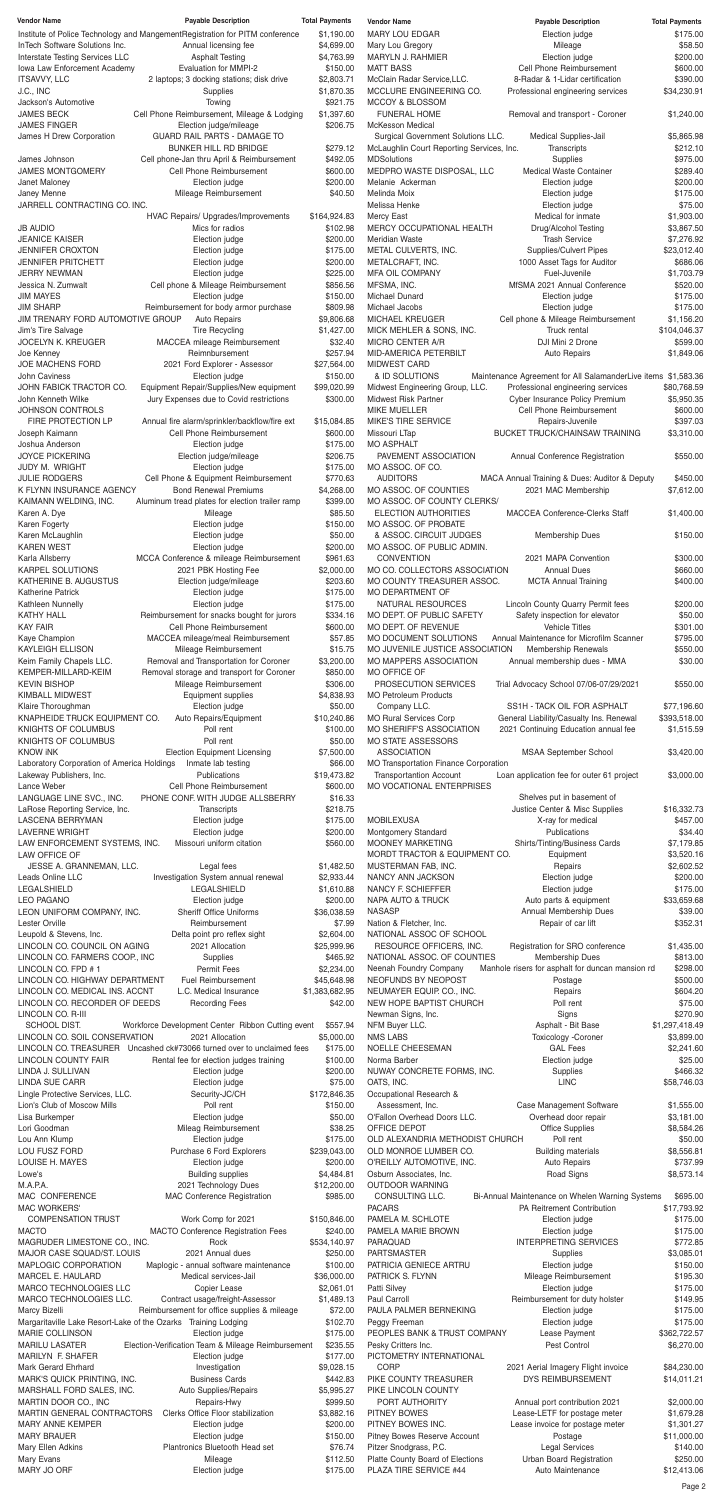| <b>Vendor Name</b>                                        | <b>Payable Description</b>                                    | <b>Total Payments</b> | <b>Vendor Name</b>                                                | <b>Payable Description</b>                                                 | <b>Total Payments</b>       |
|-----------------------------------------------------------|---------------------------------------------------------------|-----------------------|-------------------------------------------------------------------|----------------------------------------------------------------------------|-----------------------------|
| PLAZA TIRE SERVICE, INC.                                  | Tire for mower-Hwy                                            | \$98.98               | TIGER COURT REPORTING, LLC.                                       | Transcriptions                                                             | \$2,600.00                  |
| POMP'S TIRE SERVICE INC.                                  | <b>TIRES</b>                                                  | \$64,824.63           | Tiger Drywall, LLC.                                               | Drywall for Detective Bureau                                               | \$30,930.00                 |
| PREFERRED FAMILY                                          |                                                               |                       | <b>TIM DUGGAN</b>                                                 | Election judge                                                             | \$175.00                    |
| HEALTHCARE, INC.                                          | <b>Drug Court Grant Services</b>                              | \$264,620.79          | Time Warner Cable                                                 | Charter-Fiber for Courthouse                                               | \$10,260.00                 |
| PRESORT, INC.                                             | Postage                                                       | \$16,000.00           | Title Partners Agency, LLC.                                       | Purchase property at 211 West Cherry Street, Troy \$196,594.48             |                             |
| PRICE DIGESTS                                             | Annual RV online value lookup                                 | \$199.95              | <b>TK Elevator Corporation</b>                                    | Elevator maint                                                             | \$9,165.12                  |
| PTS OF AMERICA, LLC                                       | Inmate Transport                                              | \$17,616.00           | Tomo Drug Testing                                                 | Drug Court Grant- Drug Testing Services                                    | \$9,669.60                  |
| PUBLIC WATER SUPPLY DIST. NO.2                            | Water and sewer-Hwy                                           | \$1,460.16            | <b>TRACKER DESIGNS</b>                                            | Website Hosting/Updates                                                    | \$15,590.00                 |
| PURCHASE POWER-LETF                                       | Postage                                                       | \$2,000.00            | TRACTOR SUPPLY CREDIT PLAN                                        | Supplies                                                                   | \$2,310.94                  |
| PURCHASE POWER-PA                                         | Postage                                                       | \$2,206.93            | <b>Traffic Control Company</b>                                    | <b>Striping Contract</b>                                                   | \$30,399.00                 |
| PURITAN SPRINGS WATER                                     | Water & Dispenser Rental                                      | \$2,564.66            | Trane U.S. Inc.                                                   | HVAC for Detective Bureau Building                                         | \$109,352.00                |
| Q-STOP L.L.C.                                             | Fuel-LETF                                                     | \$2,185.82            | TRANSAMERICA LIFE INSURANCE                                       |                                                                            |                             |
| Quadient Finance USA, Inc.                                | Postage                                                       | \$4,342.96            | <b>COMPANY</b>                                                    | TRANSAMERICA SUPPLEMENTAL INS                                              | \$4,658.88                  |
| Quadient Leasing USA, Inc.                                | Postage Machine Lease                                         | \$3,022.17            | Transworld Systems Inc                                            | Garnishment                                                                | \$329.68                    |
|                                                           |                                                               |                       |                                                                   |                                                                            |                             |
| QUALITY HYDROSTATICS, INC.                                | <b>Equipment Repairs</b>                                      | \$4,247.70            | TRI-COUNTY GLASS                                                  | Glass                                                                      | \$2,024.80                  |
| QUILL CORPORATION, INC.                                   | Office Supplies/Furniture                                     | \$50,127.74           | TRINITY LUTHERAN CHURCH                                           | Poll rent                                                                  | \$100.00                    |
| R. J. HECHLER HARDWARE, INC                               | <b>Building materials</b>                                     | \$3,284.67            | TROY FLOORING CENTER                                              | Flooring                                                                   | \$38,436.71                 |
| R.K. Black Inc.                                           | SCANPRO 2200 MONITOR                                          |                       | TROY FLOWER & GIFT SHOP                                           | Christmas decorations                                                      | \$754.99                    |
|                                                           | AND OPTIPLEX COMPUTER                                         | \$7,280.00            | TROY FURNITURE & CARPET, INC.                                     | Refrigerator                                                               | \$900.00                    |
| R.P. LUMBER CO., INC.                                     | <b>Building materials</b>                                     | \$6,033.81            | TROY WATER & SANITATION DEPT.                                     | Water and sewer                                                            | \$74,304.41                 |
| RAFAEL R. SALOMA                                          | <b>INTERPRETING SERVICES</b>                                  | \$2,173.12            | TRUCK CENTERS, INC.                                               | Auto Repairs                                                               | \$63,242.26                 |
| <b>Ralph Sacks</b>                                        | Investigation                                                 | \$40,360.00           |                                                                   | Turning Point Advocacy Services Annual Allocation- Domestic Violence Board | \$1,250.00                  |
| RAMADA PLAZA HOTEL & OASIS                                |                                                               |                       | TYLER TECHNOLOGIES, INC.                                          | Incode Annual Maintenance                                                  | \$18,916.58                 |
| <b>CONVENTION CTR</b>                                     | Lodging MAPA Convention 2021                                  | \$328.41              | U. S. Postmaster                                                  | Postage                                                                    | \$2,382.00                  |
| RANDALL SIEBERT                                           | Cell Phone Reimbursement                                      | \$600.00              | <b>U.S. CELLULAR</b>                                              | US Cellular-Juvenile                                                       | \$872.41                    |
| <b>RAY DOUGLAS SILVEY</b>                                 | Election judge                                                | \$175.00              | U.S. Department of Treasury                                       | Garnishment                                                                | \$1,875.18                  |
| Rebecca Carstens                                          | Election judge                                                | \$200.00              | United First Aid & Safety, LLC.                                   | First Aid Kit Restock                                                      | \$190.30                    |
| RECORDERS ASSOC. OF MISSOURI 2021 Conference Registration |                                                               | \$500.00              | UNIV. OF MO. EXTENSION COUNCIL                                    | 2021 Allocation                                                            | \$66,000.00                 |
| <b>REDEMPTION RANCH</b>                                   | LCSO Youth Camp rental fee 06/04/2021 - 06/11/2021 \$5,000.00 |                       | UNIVERSITY OF MISSOURI-COLUMBIA AR                                | <b>Autopsy Expense</b>                                                     | \$46,200.00                 |
| REDONDA HEITMAN                                           | Election judge                                                | \$175.00              | UNIVERSITY OF                                                     |                                                                            |                             |
| <b>REJIS Commission</b>                                   | WAN/LAN support for mobile ticketing                          | \$180.00              | MISSOURI-ST. LOUIS AR                                             | Drug Court Grant Services                                                  | \$79,778.00                 |
| RENEE PAGANO                                              | Election judge                                                | \$175.00              | US FOODS, INC.                                                    | Inmate meal supplies                                                       | \$16,273.94                 |
| <b>Rhode Communications</b>                               | <b>Consulting Services</b>                                    | \$5,000.00            | V.F.W. POST # 8828                                                | Poll rent                                                                  | \$125.00                    |
| Ric Morgan                                                | Repairs to vehicle from arm cutter                            | \$127.43              | VANGUARD APPRAISALS, INC.                                         | Annual computer program maintenance                                        | \$28,425.00                 |
| <b>Richard Telle</b>                                      | Election judge/mileage                                        | \$202.25              | VANGUARD TRUCK CENTERS                                            | <b>Auto Repairs</b>                                                        | \$1,358.33                  |
|                                                           |                                                               |                       | Vehicle Improvement Products                                      |                                                                            |                             |
| <b>Richard Whiteside</b><br>River Bottom Topsoil, LLC     | Student election worker<br>Topsoil - GILES RD                 | \$125.00<br>\$360.00  | <b>VERA BLUM</b>                                                  | Upfitting of Sheriff's Office Vehicles<br>Election judge                   | \$35,161.91<br>\$200.00     |
| RIVERSIDE ICE CO.                                         | Bagged Ice for Hwy Dept.                                      | \$525.00              | Verdun Auto Body, LLC.                                            | <b>Auto Repairs</b>                                                        | \$1,935.13                  |
| Robyn Walker                                              | Election judge                                                | \$175.00              | <b>VERIZON WIRELESS</b>                                           | Verizon                                                                    | \$4,908.75                  |
|                                                           |                                                               |                       |                                                                   |                                                                            |                             |
| ROLAND MACHINERY<br>RO-MAR SUPPLY, INC.                   | Grader blades                                                 | \$3,004.24            | VICTORYLANE FUEL & FOOD 2, LLC.                                   | Fuel-Hwy<br><b>VISA Card Purchases</b>                                     | \$187.92                    |
|                                                           | <b>Culvert Pipes</b>                                          | \$40,269.20           | <b>VISA</b>                                                       |                                                                            | \$93,332.36                 |
| <b>RON VAUGHN</b>                                         | Election judge                                                | \$175.00              | VISION CARE DIRECT                                                | <b>VISION CARE</b>                                                         | \$330.96                    |
| ROTOLITE OF                                               |                                                               | \$840.90              | Vision Service Plan (CT)                                          | <b>VSP VISION</b>                                                          | \$832.32                    |
| ST. LOUIS, INC.                                           | Service Contract on Kip 7100 Copier 8/6/21-8/5/22             |                       | Vista Law Enforcement                                             |                                                                            |                             |
| <b>RUSH TRUCK CENTERS</b>                                 | <b>Auto Repairs</b>                                           | \$8,032.93            | Training and Consulting, LLC.                                     | Training                                                                   | \$7,000.00                  |
| <b>RYAN PARKER</b>                                        | Cell phone-Jan thru July - Coroner                            | \$350.00              | Vulcan, Inc.                                                      | <b>Highway Signs</b>                                                       | \$13,059.11                 |
| S&R Towing LLC                                            | Towing                                                        | \$663.00              | WACO TRUCK SERVICE, INC.                                          | Auto Repairs                                                               | \$5,156.25                  |
| Sacred Heart Knights of Columbus                          | Hall rental for Jury Assembly                                 | \$850.00              | <b>WALMART</b>                                                    | <b>Wal-Mart Card Purchases</b>                                             | \$548.12                    |
| <b>SAFE GUARD</b>                                         |                                                               |                       | <b>WARNING LITES OF</b>                                           |                                                                            |                             |
| COMMERCIAL SERVICES, LLC.                                 | Exhaust Cleaning/Degreasing - Jail                            | \$645.00              | SOUTHERN ILLINOIS, LLC                                            | 2000 - White marking flags with logo                                       | \$375.00                    |
| Safe Life Defense                                         | Tactical vest with carrier                                    | \$584.10              | WARRENTON OIL COMPANY                                             | Fuel-Hwy                                                                   | \$97,694.34                 |
| SAFEGUARD BUSINESS SYSTEMS, INC                           | Checks                                                        | \$1,178.75            | WASTE MANAGEMENT OF MISSOURI, INC.                                | <b>Trash Service</b>                                                       | \$3,558.24                  |
| SAM, LLC.                                                 | Annual GIS Website Hosting Fee                                | \$10,660.00           | WEBSTER COUNTY PRINTING                                           |                                                                            |                             |
| SANDI DOGGETT                                             | Election judge                                                | \$175.00              | AND OFFICE SUPPLIES, LLC.                                         | Envelopes                                                                  | \$97.00                     |
| <b>SANDY JUNG</b>                                         | Mileage Reimbursement                                         | \$2,027.60            | WEINAND YOUNGER TIRE, INC.                                        | Auto Repairs                                                               | \$1,748.20                  |
| SAVERS INSURANCE COMPANY                                  | Insurance Deductible for legal services                       | \$20,000.00           | <b>WELLS REPORTING SVC. &amp;</b>                                 |                                                                            |                             |
| Scott's Auto Service                                      | Auto Maintenance                                              | \$901.56              | <b>LEGAL VIDEO</b>                                                | Court Reporter services                                                    | \$1,900.00                  |
| Sean Flynn                                                | Fuel reimbursement                                            | \$20.01               | Wendy Boedeker                                                    | Reimbursement                                                              | \$43.17                     |
| <b>SEAN WINGRON</b>                                       | Blueline - windshield repair                                  | \$50.00               | Western Equipment Dealers Association                             | Asset Tags Poly                                                            | \$314.23                    |
| <b>SECURITY EQUIPMENT</b>                                 |                                                               |                       | <b>WEX BANK</b>                                                   | Fuel-LETF                                                                  | \$13,985.70                 |
| SUPPLY, INC.                                              | New Doors/Security for CID Building                           | \$4,815.68            | WHITESIDE SCHOOL HOUSE                                            | Poll rent                                                                  | \$50.00                     |
| Selective Insurance Company                               |                                                               |                       | <b>Whiteside Timber</b>                                           | Lumber-trailer                                                             | \$199.20                    |
| of America                                                | Commercial Property/Inland Marine Insurance                   | \$78,918.00           | <b>WILLIAM KAMLER</b>                                             | Cell Phone Reimbursement                                                   | \$650.00                    |
|                                                           |                                                               |                       |                                                                   |                                                                            |                             |
|                                                           |                                                               |                       |                                                                   | Poll rent                                                                  |                             |
| SEM APPLICATIONS, INC.                                    | <b>EMS Webservice</b>                                         | \$4,650.00            | WINFIELD FIRST BAPTIST CHURCH                                     |                                                                            | \$100.00                    |
| Shaffer & Associates                                      | Garnishment                                                   | \$4,379.25            | WINGHAVEN LAW, LLC                                                | <b>GAL</b> fees                                                            | \$2,411.00                  |
| Share Corporation                                         | Supplies                                                      | \$337.27              | WOODY'S MUNICIPAL SUPPLY CO.                                      | Auto Repairs                                                               | \$874.39                    |
| <b>SHARON A HASEKAMP</b>                                  | Election judge                                                | \$175.00              | WRIGHT CITY MEAT CO., INC                                         | Employee Appreciation Dinner                                               | \$309.61                    |
| Sharp Excavating LLC.                                     | Bridge Repalcement on                                         |                       | <b>Xerox Financial Services</b>                                   | <b>LEASE AND COPIES</b>                                                    | \$1,521.60                  |
|                                                           | Gravens, Martin, & Phelps                                     | \$760,730.00          | ZEP MANUFACTURING CO., INC                                        | Supplies                                                                   | \$879.82                    |
| SHEILA D. JENKINSON                                       | Type Set 2020 Financial Statement for publication             | \$500.00              |                                                                   |                                                                            |                             |
| SHERYL LYNN FOWLER                                        | Election judge                                                | \$25.00               |                                                                   |                                                                            |                             |
| SHI INTERNATIONAL CORP                                    | <b>Computer Equipment</b>                                     | \$8,515.66            |                                                                   | <b>TREASURER'S FUNDS</b>                                                   |                             |
| SHRED-IT USA, LLC                                         | <b>Shredding Service</b>                                      | \$4,783.48            |                                                                   | <b>DETAIL OF DISBURSEMENTS</b>                                             |                             |
| SIEVEKING INC.                                            | Fuel-Hwy                                                      | \$82,276.61           |                                                                   |                                                                            |                             |
| SINCLAIR LAW OFFICE, LLC.                                 | Parent Atty fees                                              | \$9,900.00            | <b>Vendor Name</b>                                                | <b>Payable Description</b>                                                 | <b>Total Payments</b>       |
| Sirchie Finger Print Laboratories                         | Fentanyl warning signs                                        | \$11.90               | A & W COMMUNICATIONS INC                                          | <b>Upfitting Vehicles</b>                                                  | \$78,672.99                 |
| Skilled Medical Solutions, Inc.                           | Oxygen Concentrator                                           | \$1,210.00            | A-B Display & Sign Company                                        | Vehicle Graphics                                                           | \$3,805.00                  |
| SKYWALKER AV SUPPLY                                       | <b>Building materials</b>                                     | \$155.83              | ADVANCED RENTAL & SERVICE LLC                                     | Maintenance Supplies                                                       | \$75.00                     |
| SNAP-ON INDUSTRIAL, INC                                   | Western Star Scan tool                                        | \$7,122.29            | Alarmco LLC.                                                      | Service Call Charge                                                        | \$910.00                    |
| <b>SOE Software Corporation</b>                           | <b>Election Night Reporting Website</b>                       | \$3,332.00            | American Micro Company                                            | ANNUAL ARCHIVE RETENTION                                                   | \$84.00                     |
| Sophia Barnes                                             | Mileage Reimbursement                                         | \$9.00                | Anthem Blue Cross Blue Shield                                     | <b>Health Insurance Premiums</b>                                           | \$1,374,062.51              |
| SPECTRUM ECYCLE                                           |                                                               |                       | <b>ArchiveSocial</b>                                              | Social Media Archiving Subscription                                        | \$4,788.00                  |
| SOLUTIONS, INC.                                           | Electronics recycling event 8/14/2021                         | \$2,340.00            | AREA DISTRIBUTORS, INC.                                           | <b>Cleaning Supplies</b>                                                   | \$19,581.41                 |
| Spectrum Glass, Inc.                                      | Window treatment                                              | \$2,420.81            | <b>Auto Authority</b>                                             | Front Bumper Replacement & Grill Guard                                     | \$3,340.00                  |
| SPEEDY OFFICE SOLUTIONS                                   | Office Supplies/Furniture/Printing                            | \$25,379.15           | Axon Enterprise, Inc.                                             | Body Cameras for Patrol Division                                           | \$52,536.95                 |
| <b>SPRINT</b>                                             | Sprint                                                        | \$29,439.45           | <b>BEHLMANN</b><br>CHRYSLER DODGE JEEP RAM                        |                                                                            |                             |
| St. Louis County & Municipal Police Academy               | <b>CMPA</b> training                                          | \$200.00              |                                                                   | 8 - 2021 Dodge Durango<br>Inmate Clothing & Supplies                       | \$281,744.00<br>\$33,652.54 |
| ST. LOUIS COUNTY TREASURER                                | <b>CMPA</b> training                                          | \$3,700.00            | Bob Barker Company, Inc.                                          | Tested 1" Backflow Device                                                  |                             |
| St. Louis University                                      | <b>MLDIC Course</b>                                           | \$850.00              | BOLAND PLUMBING CO., INC.<br>Botach, Inc.                         |                                                                            | \$120.00<br>\$7,058.25      |
| State of Missouri                                         | Quarry Permit Renewal                                         | \$4,282.00            | BUTLER SUPPLY, INC.                                               | <b>Tactical Supplies</b><br>Maintenance Building                           | \$1,718.43                  |
| <b>STATE OF MISSOURI</b>                                  | <b>Written Transcript</b>                                     | \$766.50              | CALEA                                                             | Annual continuation fee                                                    | \$4,595.00                  |
| Stenograph, LLC.                                          | Annual Software Maintenance                                   | \$1,867.00            | CAPITOL PLAZA HOTEL                                               | LODGING FOR CONFERENCE                                                     | \$226.02                    |
| Stephanie Link                                            | Reimbursement                                                 | \$14.66               | Cartridge Center Inc.                                             | <b>Copier Leases</b>                                                       | \$2,042.00                  |
| Stephanie Thoroughman                                     | Election judge                                                | \$50.00               | CDW GOVERNMENT, INC.                                              | <b>Computer Equipment</b>                                                  | \$952.17                    |
| Stephen Oliver                                            | Charging Cart for Chromebooks                                 | \$200.00              | <b>CENTRAL BANK</b>                                               | Jail Scanner Lease Payment                                                 | \$30,539.07                 |
| STERICYCLE, INC.                                          | Document shredding services                                   | \$1,022.93            | <b>Central Restaurant Products</b>                                | <b>Tankless Water Heater</b>                                               | \$2,921.48                  |
| STORE IT & GO                                             | Storage Units Rent                                            | \$3,312.00            | <b>CERF</b>                                                       | <b>CERF Payroll Withholdings</b>                                           | \$1,034,125.78              |
| Street Smart Rentals, LLC.                                | <b>Traffic Counter GPS</b>                                    | \$3,704.44            | Charlottes Flowers & Gifts by Brenda Rose Plant / delivery charge |                                                                            | \$104.95                    |
| Sue Latham                                                | Election judge                                                | \$175.00              | Charm-Tex, Inc.                                                   | <b>Prisoner Supplies</b>                                                   | \$7,345.00                  |
| SUE SCHULTE                                               | Cell Phone Reimbursement                                      | \$600.00              | City Tele Coin Company Inc                                        | <b>Phone Cards</b>                                                         | \$24,400.00                 |
| Summit Food Service LLC                                   | Inmate Meals                                                  | \$263,587.60          | CK POWER                                                          | Onan generator - inspection                                                | \$340.00                    |
| <b>SUMNER ONE</b>                                         | Copier Lease                                                  | \$5,912.33            | Colossus, Inc                                                     | Jail Tracker Annual Maintenance                                            | \$31,461.95                 |
| <b>Superior Transfer</b>                                  | Removal and Transportation for Coroner                        | \$616.20              | <b>COMMERCIAL</b>                                                 |                                                                            |                             |
| SUSAN E. BECK                                             | Election judge                                                | \$125.00              | SERVICES, INC.                                                    | Service Call & Repair of Jail Kitchen Equipment                            | \$6,012.93                  |
| <b>SUSAN V. LISTER</b>                                    | Election judge                                                | \$200.00              | Commercial Van Interiors, Inc.                                    | <b>Transport Van Upfitting</b>                                             | \$8,250.39                  |
| <b>Sutter Reporting Company</b>                           | Transcripts                                                   | \$116.60              | COOPER MANAGEMENT TRAINING                                        | Training & Consulting                                                      | \$4,838.00                  |
| SWEET STITCHERS KC, LLC                                   | Embroidering                                                  | \$577.53              | COTT SYSTEMS, INC.                                                | Microfilim Recorder of Deeds Records                                       | \$10,398.60                 |
| Sydenstricker Nobbe Partners                              | <b>Equipment Repairs</b>                                      | \$3,012.80            | Craftsmen Industries, Inc.                                        | LC Sheriff's Badge Decal                                                   | \$171.49                    |
| Symmetry Energy Solutions, LLC                            | Gas for Jail                                                  | \$26,208.27           | CSG Forte Payments, Inc.                                          | POS CREDIT CARD READERS                                                    | \$1,227.93                  |
| SYNTECH SYSTEMS, INC.                                     | Annual maintenance 9/11/2021-9/10/2022                        | \$2,350.00            | <b>CSI Forensic Supply</b>                                        | Evidence packaging supplies                                                | \$738.07                    |
| SYSTEC, LLC.                                              | IT Services & Computer Equipment                              | \$109,556.84          | Custom Technologies, LLC.                                         | Ecigarettes for inmates for resale                                         | \$69,187.11                 |
| <b>Tanner Kistner</b>                                     | Reimbursement for tactical light                              | \$219.08              | Dean Bartels                                                      | 2019 Tax Sale Surplus: 08-80-33-001-001-019.000                            | \$272.84                    |
| <b>TAYLOR WILMES</b>                                      | Cell phone April election                                     | \$50.00               | <b>DEATH INVESTIGATION</b>                                        |                                                                            |                             |
| <b>TED BECKER</b>                                         | Election judge/mileage                                        | \$206.75              | <b>TRAINING ACADEMY</b>                                           | Investigating Child Death                                                  | \$591.00                    |
| THE BURKEMPER LAW FIRM, LLC.                              | <b>GAL Fees</b>                                               | \$790.00              | Edward E. & Jane Spies                                            | 2018 Tax Sale Surplus: 02-80-28-001-022-004.000\$                          | 286.46                      |
| THE CRANE AGENCY                                          | <b>Land Reclamation Bond</b>                                  | \$588.00              | <b>Edward Spies/Harold Spies</b>                                  |                                                                            |                             |
| The People's Tribune                                      | Publications                                                  | \$190.40              | Corp.                                                             | 2019 Tax Sale Surplus: 02-60-13-002-001-001.000                            | \$894.19                    |
| THE POOL GUYS                                             | Chlorine tablets for rollers                                  | \$217.03              | Elliott Data Systems, Inc.                                        | <b>CCW Card Printer Supplies</b>                                           | \$2,394.00                  |
| The Response Group LLC                                    | IAP Software Annual Subscription Fees for 2020&21             | \$6,550.00            | ENVIRONMENTAL SYSTEMS                                             |                                                                            |                             |
| The Sherwin Williams Co.                                  | <b>Building materials</b>                                     | \$3,293.03            | RESEARCH INSTITUTE INC.                                           | Arcgis online term license                                                 | \$707.00                    |
| The Shirt Ladee                                           | <b>Uniform Sweatshirts</b>                                    | \$156.00              | <b>ERIC REDMAN</b>                                                | Reimbursement                                                              | \$54.40                     |
| THE TERRY L ROBERTSON CENTER                              | <b>Annual Allocation</b>                                      | \$13,672.00           | Erin Doherty                                                      | Reimbursement                                                              | \$45.44                     |
| THE UPS STORE #5237                                       | Shipping                                                      | \$331.24              | Evident, Inc.                                                     | Wipes & Respirators                                                        | \$243.00                    |
| THOMAS E. ARTRU                                           | Election judge                                                | \$125.00              | Falls Veterinary Care                                             | K9 Veterinary                                                              | \$5,379.94                  |
| Thomas Paule Photography                                  | Photography services for business portraits                   | \$300.00              | Fastcase, Inc.                                                    | Digital Law Library annual fee                                             | \$2,000.00                  |
| THOMSON REUTERS - WEST                                    | Research Monthly for PA                                       | \$7,414.40            | Florissant Psychological Services<br>GALLS, LLC                   | Fitness for duty evaluation<br>Waterproof Boots & CO Gear                  | \$900.00<br>\$7,837.14      |

continued from page 2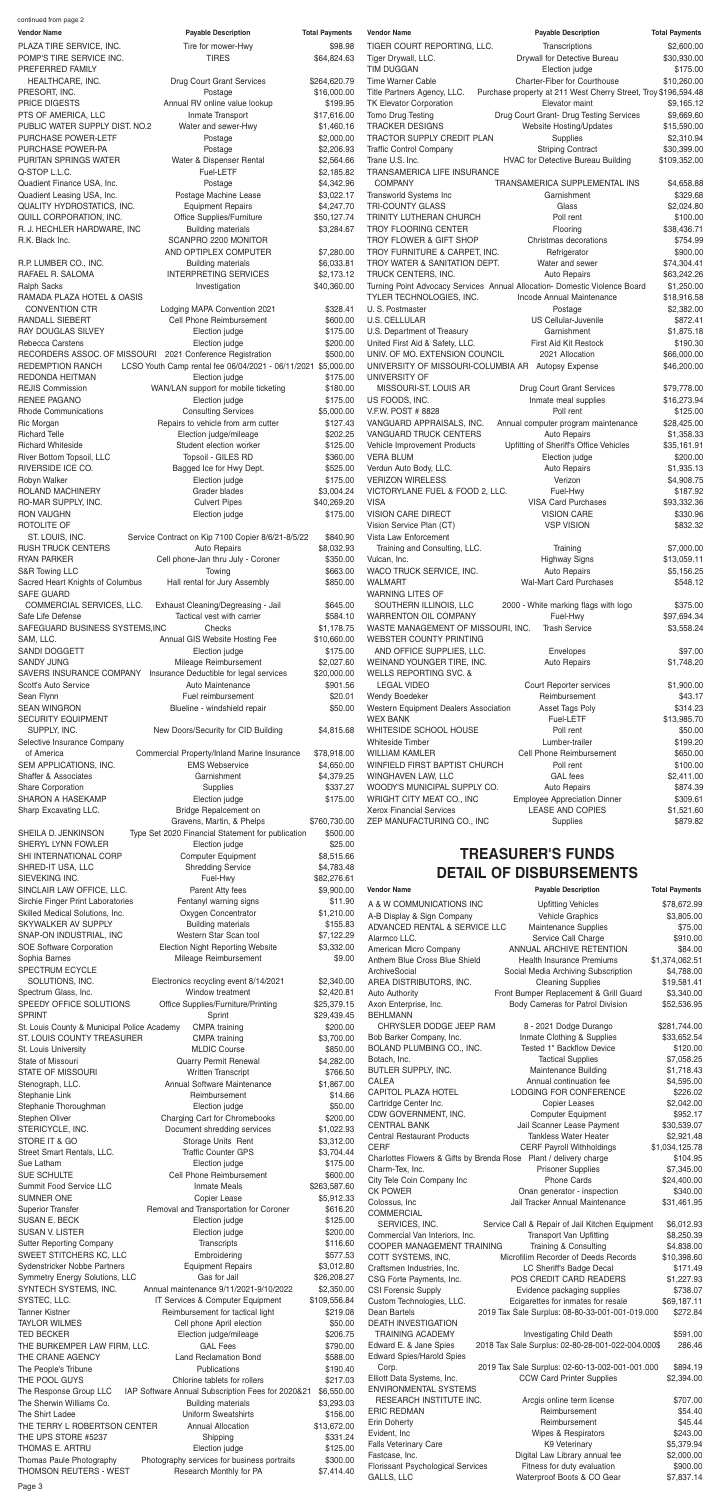## **GROSS SALARIES BY FUND**

| <b>Vendor Name</b>              | <b>Payable Description</b>                                         | <b>Total Payments</b> |
|---------------------------------|--------------------------------------------------------------------|-----------------------|
| Global Equipment Co, Inc.       | <b>Commercial Microwave Ovens</b>                                  | \$1,446.67            |
| Grainger                        | <b>Maintenance Supplies</b>                                        | \$598.29              |
| <b>Grease Masters LLC</b>       | Pumped, cleaned and resealed grease trap for jail kitchen \$410.00 |                       |
| <b>Great Rivers Region CIT</b>  | CIT Banquet Fee                                                    | \$300.00              |
| Guardian RFID                   | Guardian system renewal fee yearly                                 | \$7,914.55            |
| <b>Gulf States Distributors</b> | Ammo                                                               | \$1,076.00            |
| <b>High Country Estates HOA</b> | 2019 Tax Sale Surplus: 10-80-34-004-002-012.000                    | \$2,041.96            |
| HUBER & ASSOCIATES, INC.        | Support Maintenance for Enterpol annual                            | \$895.00              |
| <b>IAPE</b>                     | Membership Renewal                                                 | \$200.00              |
| I-CON SYSTEMS, INC.             | <b>Inmate Supplies</b>                                             | \$67.91               |
| Jeffery Launius                 | 2019 Tax Sale Surplus: 17-50-22-000-000-013.000                    | \$4,204.56            |
| Jessica N. Zumwalt              | Reimb: 1 Night Hotel for Fall Conference                           | \$174.95              |
| <b>JOHNSON CONTROLS</b>         |                                                                    |                       |
| FIRE PROTECTION LP              | Fire Protection Equipment                                          | \$526.77              |
| Kennelwood Pet Resorts          | K-9 Boarding                                                       | \$1,199.00            |
| KNAPHEIDE TRUCK EQUIPMENT CO.   | Motor tags 12 vdc                                                  | \$243.60              |
| <b>KWRE</b>                     | Radio Advertising                                                  | \$120.00              |
| Lakeway Publishers, Inc.        | Publications                                                       | \$47.20               |
| Leads Online LLC                | Investigation system service package                               | \$2,848.00            |
| <b>Lease Finance Partners</b>   | Interview Room Camera System                                       | \$3,830.95            |
| LEON UNIFORM COMPANY, INC.      | <b>Chevrons for Corrections</b>                                    | \$258.00              |
| <b>Life Counseling Centers</b>  | <b>Psych Evaluations</b>                                           | \$195.00              |
| LINCOLN CO. FARMERS COOP., INC  | <b>Supplies</b>                                                    | \$5,997.62            |
| Linda Zumwalt                   | 2018 Tax Sale Surplus: 08-80-28-000-000-005.003                    | \$5,299.27            |
| LOOMIS BROS. EQUIP. CO.         | 1/2" NPT x 1/2" Orifice 240V 5/6 Parker                            | \$710.21              |
| LOU FUSZ FORD                   | Transport Vehicle Purchase                                         | \$40,179.00           |
| Lowe's                          | <b>Building Supplies - Maintenance Building</b>                    | \$2,233.64            |
| MAJOR CASE SQUAD/               |                                                                    |                       |
| <b>ST. LOUIS</b>                | 2021 Annual MCS Retraining Membership Fees                         | \$225.00              |
| MARCO TECHNOLOGIES LLC          | Maintenance Agreement for Jail Copier                              | \$113.80              |
| MARCO TECHNOLOGIES LLC.         | Copier Lease                                                       | \$4,808.30            |
| Michael and Lisa Martin         | 2020 Tax Sale Surplus:                                             |                       |
|                                 | 16-80-34-002-001-005.000                                           | \$20,616.41           |
| MID-CONTINENT MICROGRAPHICS     | Binders for historic atlases                                       | \$2,074.66            |
| MID-STATES ORG.CRIME            |                                                                    |                       |
| <b>INFO. CTR</b>                | MOCIC 2021 annual membership fee                                   | \$250.00              |
| <b>MO DEPARTMENT OF</b>         |                                                                    |                       |
| PUBLIC SAFETY                   | Certifications for Hot Water Tubes                                 | \$171.00              |
| <b>MO Department of Revenue</b> | 2020/2021 School Bldg Revolving                                    | \$930.00              |
| MO POLICE CHIEFS ASSOCIATION    | Promotional Tests (3)                                              | \$152.60              |
| <b>MO SHERIFF'S ASSOCIATION</b> | Basic Academy Tuition & Training                                   | \$43,500.00           |
| <b>MO Sheriffs United</b>       | CCW Permits; 2nd class technical                                   |                       |
|                                 | assistance & mem. dues                                             | \$5,820.00            |
| MO State Hwy Patrol             |                                                                    |                       |
| Information & Comm Tech Div     | <b>Circuit Charges</b>                                             | \$540.00              |
| MO State Hwy Patrol-Law         |                                                                    |                       |
| <b>Enforcement Academy</b>      | Criminal Investigations School                                     | \$916.00              |
| MO STATE TROOPERS ASSOC.        | Registration for CJIS Conference (x3)                              | \$825.00              |
| MO VOCATIONAL ENTERPRISES       | Custom flat plate sets                                             | \$26.52               |
| <b>MOONEY MARKETING</b>         | Print graphic & mount to corrugated plastic                        | \$75.00               |
| MSHP - Criminal Records Fund    | Criminal records check                                             | \$5,946.50            |

| <b>GENERAL REVENUE</b>              |                      | LUSTER, KATHERINE               | 7,852.92               | BOZARTH, MADISON               | 22,802.25              | MCPIKE, MALIK                       | 7,786.68               |
|-------------------------------------|----------------------|---------------------------------|------------------------|--------------------------------|------------------------|-------------------------------------|------------------------|
| <b>Employee Name</b>                | <b>Salary</b>        | MILLS, MELISSA                  | 24,410.20              | CARROLL, PAUL                  | 56,818.52              | MERGENTHAL, KIMBERLY                | 38,608.32              |
| <b>BASS, MATTHEW</b>                | 47,500.32            | PIOTROWICZ, SAMANTHA            | 28,000.08              | CARROLL, REBECCA               | 16,397.07              | MERKEL, BECKY                       | 25,216.93              |
| KAIMANN, JOSEPH                     | 49,500.24            | PLUTA, RYLEE                    | 19,816.69              | CHASE, PATRICK                 | 26,560.06              | MIGLIAZZO, SAMUEL                   | 29,293.12              |
| MUELLER, MICHAEL                    | 47,500.32            | SCHLUP, CHARLOTTE               | 20,316.69              | CHASTEEN, MICHAEL              | 48,217.70              | MISURACO, TIMOTHY                   | 34,172.08              |
| CHAMPION, MARY                      | 41,642.88            | SHEPHERD, AMANDA                | 27,708.27              | CHURCH, MATHEW                 | 30,237.40              | MOMPHARD, SAMANTHA                  | 24,677.39              |
| HALL, CRYSTAL                       | 66,524.16            | TRACY, AMANDA                   | 4,533.32               | CLARK, MICHAEL                 | 15,058.70              | MUDD, R.GEANINE                     | 38,533.44              |
| MCDONALD, HELEN                     | 38,250.00            | WOOD, MICHAEL                   | 146,073.00             | CONNER, JULIE                  | 41,116.56              | MULLEN, CHRISTOPHER                 | 20,010.71              |
| STOKES, FELICITY                    | 9,340.00             | ADKINS, MARY                    | 28,619.04              | COX, CHRISTOPHER               | 37,210.04              | NEAL, EUGENE                        | 14,634.70              |
| WILMES, TAYLOR                      | 28,280.95            | <b>BARNHILL, RODNEY</b>         | 7,155.06               | COX, JAMES                     | 15,616.03              | NICHOLSON, JOHN                     | 53,801.28              |
| RODGERS, JULIE                      | 52,000.08            | MINTER, HEATHER                 | 20,037.80              | CROSS, CRAIG                   | 37,897.44              | O'GRADY, BRIAN                      | 2,501.04               |
| THOMPSON, TESSA                     | 29,119.92            | NEPORADNY, NATALIE              | 22,200.00              | CROUCH, MADELYN                | 15,008.03              | O'HERON, WADE                       | 58,757.76              |
| <b>BIZELLI, MARCY</b>               | 31,470.00            | HEAVIN, DANIEL                  | 9,104.58               | DAVIS, CHRISTOPHER             | 43,647.44              | ORLANDO, THOMAS                     | 21,985.65              |
| KREUGER, MICHAEL                    | 59,685.83            | JOHNSON, JAMES                  | 7,188.48               | DEUTSCH, HALEY                 | 36,903.08              | OWEN, ZACHARY                       | 28,073.53              |
| <b>BECKER, THEODORE</b>             | 771.88               | PARKER, RYAN                    | 15,174.30              | DOHERTY, ERIN                  | 47,643.90              | PARKER, MEGAN                       | 35,100.08              |
| COHEA, DIXI                         | 881.25               | PHELPS, BRANDON                 | 3,594.24               | DUBOIS, JOSHUA                 | 42,598.44              | PATTERSON, ANDREA                   | 39,873.40              |
| EVANS, LAURA                        | 896.88               | SCHELL, KEVIN                   | 3,594.24               | ELLISON, MARIA                 | 58,757.76              | PATTI, PASQUALE                     | 58,757.76              |
| LASATER, MARILU                     | 3,699.50             | WAHOSKI, STEPHANIE              | 5,391.36               | ERSON, ALYSSA                  | 44,667.04              | PATTI, VALENTINA                    | 38,608.32              |
| REED, CAROL                         | 918.75               | <b>TOTAL</b>                    | 2,547,196.07           | ESCUDERO, JAIMIE               | 54,491.00              | PEEBLES, MARCUS                     | 35,350.10              |
| CLARY, BRYAN                        | 50,555.68            |                                 |                        | FANN, JOEL                     | 45,744.52              | PINEIRO, ANTONIO                    | 38,580.64              |
| KAMLER, WILLIAM                     | 49,891.07            | <b>ROAD &amp; BRIDGE</b>        |                        | FARMER, BETTY                  | 2,154.67               | PINKERTON, STEVEN                   | 29,697.57              |
| MILLER, VICTORIA                    | 37,567.56            | <b>EMPLOYEE NAME</b>            | <b>SALARY</b>          | FINLEY, NICOLE                 | 36,994.04              | RATKOS, JESSICA                     | 18,048.04              |
| SIEBERT, RANDY                      | 48,785.73            | <b>BARNES, JUSTIN</b>           | 49,194.45              | FLOYD, KIMBERLY                | 45,712.32              | REDMAN, ERIC                        | 46,757.83              |
| STEWART, CLAY                       | 19,110.00            | BERGJANS, JOSEPH                | 35,505.60              | FLOYD, LANE                    | 8,960.00               | REEDS, JAMES                        | 26,624.06              |
| <b>HENEBRY, ROBERT</b>              | 29,808.86            | BOEDEKER, DAVID                 | 33,173.41              | FLOYD, RAYMOND                 | 2,000.00               | ROBINSON, ALEXANDER                 | 56,722.30              |
| WARD, CARRIE                        | 66,524.16            | COX, CURTIS                     | 3,029.34               | FLYNN, SEAN                    | 54,489.21              | RODGERS, TRAVIS                     | 42,558.48              |
| O'BRIEN, BRENDA                     | 71,846.16            | DENEN, PAUL                     | 29,792.07              | GARRETT, DARYL                 | 48,670.89              | RODRIGUEZ, ARIANA                   | 35,424.08              |
| ROGALSKI, CANDIE                    | 31,520.51            | FISK, JACOB                     | 33,332.09              | <b>GEBHART, PRESTON</b>        | 2,736.47               | RUEGG, WALTER                       | 16,800.07              |
| BLUESTONE, BOBBI                    | 21,479.39            | FORD, AARON                     | 12,285.00              | GENOVESE, DOMINIC              | 18,266.70              | RUMPLE, BROCK                       | 39,067.54              |
| FINLEY, CYNTHIA                     | 5,616.00             | GIBSON, DENNIS                  | 10,283.94              | GINTER, ALEXIA                 | 5,472.00               | RUNGE, WARREN                       | 1,570.00               |
| HERRING, CHRISTINA                  | 33,622.59            | HALIM, GARRY                    | 15,577.50              | GRAVES, DAVID                  | 20,302.03              | RYAN, AARON                         | 44,364.96              |
| HORNE, JOSEPHINE                    | 1,153.60             | HAMLETT, JERRY                  | 2,467.50               | GRYGLEWSKI, BRIAN              | 23,850.72              | SACHS, TIMOTHY                      | 2,236.92               |
| ISOM, CYNTHIA                       | 29,458.08            | HARRIS, ADAM                    | 34,445.96              | GUGLIANO, KEVIN                | 40,270.22              | SAUNDERS, DANIEL                    | 28,411.46              |
| JOSEPH, BODYN                       | 1,972.47             | HARRISON, DANNY                 | 48,443.28              | HAKENEWERTH, SUSAN             | 49,192.68              | SCHULZE, JOHN                       | 1,642.67               |
| MARBACH, JOAN                       | 29,993.52            | HINDERLITER, ROBERT             | 29,008.28              | HAMLIN, PATRICIA               | 39,474.00              | SCOTT, KEVIN                        | 5,280.00               |
| MCCLURE, CHRISTY                    | 3,405.50             | HOUSTON, ROBERT                 | 43,825.68              | HARRELL, RICHARD               | 80,168.88              | SKAGGS, JEFFREY                     | 32,684.93              |
| MILLER, VALERIE                     | 1,621.50             | HUBER, DONALD                   | 48,443.28              | HENDERSON, TYNESHA             | 7,296.68               | STEEN, JEREMY                       | 520.00                 |
| SULLIVAN, NATALIE                   | 4,459.90             | KLEBE, JOHN                     | 5,602.50               | <b>HENDERSON, TYRA</b>         | 1,642.67               | STEFFEN, LUCAS                      | 17,669.26              |
| YOUNG, AMY                          | 30,030.00            | KOFOED, ALAN                    | 34,167.94              | HENKE, JOSEPH                  | 53,380.08              | STEWART, JUSTIN                     | 44,780.00              |
| ZUMWALT, JESSICA                    | 66,524.16            | LEHMKUHL, LAWRENCE              | 32,565.05              | HOBBY, CHARLES                 | 790.00                 | STEWART, ZACHARY                    | 35,064.08              |
| <b>BANTA, PAMELA</b>                | 4,774.36             | MCCARDIE, ROGER                 | 35,505.60              | HOLLINGSWORTH, CHRISTOPHER     |                        | THEBEAU, ROBERT                     | 50,437.50              |
| CRENSHAW, DOTTIE                    | 66,524.16            | MOSBY, BRADLEY                  | 40,910.04              | 46,876.34                      |                        | THOMAS, ROBERT                      | 27,154.95              |
| EBERHARD, JEAN                      | 41,029.92            | OHMES, CHARLES<br>OWENS, JACOB  | 36,254.40<br>24,763.14 | HUFFMON, DEVON                 | 14,380.73              | THOMPSON, JOHN                      | 44,635.50<br>59,874.40 |
| KIMBERLY, DEBORAH<br>MILLER, RAYANN | 15,689.66            |                                 | 35,334.90              | JACKSON, THOMAS<br>JAMES, DREW | 47,850.76<br>15,613.42 | TIPPETT, AMY                        | 53,801.28              |
| RUSSELL, ANGELA                     | 4,989.72<br>1,390.54 | PARIS, KEVIN                    |                        | JOHNSON, AMANDA                |                        | TIPTON, GREGORY                     |                        |
| SCHWADA, CYNTHIA                    | 7,969.22             | PARTL, JEREMY<br>PEARIA, JUSTIN | 44,213.33<br>12,296.04 | JOHNSON, BRIAN                 | 36,000.00<br>4,076.36  | TURNER, KAMYSHA<br>VALFOR, TIBERIUS | 17,528.04<br>23,338.72 |
| SOLARI, JESSICA                     | 541.60               | PONDER, JEAN                    | 38,479.92              | JORDAN, DAKOTA                 | 2,502.27               | VOLAND, CHRISTOPHER                 | 80.00                  |
| WIELAND, PATTY                      | 35,740.08            | PRINSTER, DAVID                 | 38,300.87              | <b>KEATING, MATTHEW</b>        | 49,402.42              | WALTER, CHRISTOPHER                 | 2,345.84               |
| GRAHAM-THOMPSON, HEATHER            |                      | RHODES, PRESLEY                 | 24,278.72              | KEMP, JEFFREY                  | 63,331.46              | <b>WEITKAMP, LAWRENCE</b>           | 42,282.40              |
| 50,968.56                           |                      | RICHARDSON, BRIAN               | 37,148.88              | KENNEY, JOSEPH                 | 47,561.21              | <b>WILKINSON, TRISTON</b>           | 43,776.37              |
| BOEDEKER, WENDY                     | 37,131.60            | ROBERTS, TEDDY                  | 5,304.01               | <b>KERNS, PATRICK</b>          | 31,251.52              | WILLIAMS, JACOB                     | 32,115.51              |
| JUNG, SANDRA                        | 72,460.08            | ROETTGER, RANDY                 | 41,762.61              | KING, TIMOTHY                  | 3,498.03               | WILSON, TABITHA                     | 40,337.43              |
| MITCHELL, DONNA                     | 35,064.48            | SAUNDERS, TOMMY                 | 48,317.59              | KISTNER, TANNER                | 32,616.08              | WINGRON, SEAN                       | 62,394.57              |
| CLARY, CONNIE                       | 23,782.50            | SHAFFER, MICHAEL                | 480.00                 | LAMBERT, MADHVI                | 55,800.00              | <b>TOTAL</b>                        | 4,338,588.05           |
| LAWS, QUENTIN                       | 25,586.49            | SIMPSON, WILLIAM                | 36,400.08              | LAMBERT, RANDY                 | 69,000.00              |                                     |                        |
| REED, JEFFERY                       | 26,450.40            | <b>TAPLEY, ERIC</b>             | 65,782.29              | LEONARD, DOUGLAS               | 19,782.54              | <b>ASSESSMENT</b>                   |                        |
| SHARP, JAMES                        | 16,928.65            | TWELLMAN, MARK                  | 50,364.92              | LESTER, ORVILLE                | 57,585.92              | <b>EMPLOYEE NAME</b>                | <b>SALARY</b>          |
| STANEK, ADAM                        | 44,275.00            | WEBER, LANCE                    | 59,682.08              | LINGLE, DAVID                  | 48,928.55              | <b>BISHOP, KEVIN</b>                | 65,013.04              |
| <b>ACKERMAN, MELANIE</b>            | 31,317.04            | WEITKAMP, DAVID                 | 42,931.20              | LINK, STEPHANIE                | 32,640.00              | BROWN, BRIAN                        | 42,799.92              |
| <b>BARNHILL, JESSICA</b>            | 7,731.58             | <b>TOTAL</b>                    | 1,219,653.49           | LIPAROTO, PETER                | 34,796.74              | BROWN, TABETHA                      | 27,300.00              |
| BELCHER, HARRY                      | 10,534.77            |                                 |                        | LIVINGSTON, TIMOTHY            | 53,171.03              | DICKHERBER, SAVANNA                 | 29,671.48              |
| BENNING, TAYLOR                     | 18,666.72            | <b>LAW ENFORCEMENT</b>          |                        | LUKENS, PATRICK                | 3,692.67               | FAIR, KAY                           | 39,600.00              |
| <b>BOHLER, KATIE</b>                | 6,051.00             | <b>EMPLOYEE NAME</b>            | <b>SALARY</b>          | MANLOVE, ALEXIS                | 225.03                 | GRECO-FORD, AMANDA                  | 29,133.91              |
| FISHER, MARK                        | 63,257.28            | ALLEY, DAVID                    | 34,592.09              | MARTIN, AUGUST                 | 47,484.54              | LONG, ANGEL                         | 28,399.92              |
| FLETCHER, CATHERINE                 | 45,183.12            | <b>BARBER, CURTIS</b>           | 7,832.49               | MARTIN, CONOR                  | 24,202.67              | MONTGOMERY, JAMES                   | 22,781.50              |
| HARMS, DULANY                       | 22,500.00            | <b>BARNES, JESSICA</b>          | 4,791.68               | MARTINEZ, JACOB                | 54,523.64              | PETERSON, CYNTHIA                   | 34,965.17              |
| INGLE, STACY                        | 8,076.90             | <b>BARTON, MICHAEL</b>          | 42,605.61              | MAUZY, JODI                    | 58,757.52              | RAMSOUR, MICHELE                    | 34,000.08              |
| <b>JONES, BRITTNEY</b>              | 10,833.30            | BECKNELL, JAMES                 | 18,432.04              | MAUZY, ROGER                   | 2,320.00               | SCHULTE, SUSAN                      | 43,227.22              |
| KEIM, TAMMA                         | 52,200.00            | BEEMAN, BRADLEY                 | 22,309.33              | MCCOY, JOHN                    | 44,933.58              | SHAFFER, CHRISTINA                  | 39,040.01              |
| KREHMEYER, JOHN                     | 61,740.00            | <b>BELL, SHAWN</b>              | 50,230.32              | MCCOY, TRACY                   | 56,044.22              | ZENK, ASHLEY ANN                    | 26,299.92              |
| <b>KRUEGER, MICHELLE</b>            | 66,900.43            | BONNEY, SCOTT                   | 45,627.81              | MCMILLAN, BRENDAN              | 1,050.00               | <b>TOTAL</b>                        | 462,232.17             |
| LUEKER, ERIN                        | 87,207.24            | <b>BOSLEY, CHRISTOPHER</b>      | 59,788.68              | MCPIKE, EARL                   | 42,911.82              |                                     |                        |

| <b>Vendor Name</b><br><b>Payable Description</b><br><b>Total Payments</b><br><b>Vendor Name</b><br><b>Payable Description</b>                                  | <b>Total Payments</b> |
|----------------------------------------------------------------------------------------------------------------------------------------------------------------|-----------------------|
| <b>NASRO</b><br>Adolescent Mental Health Training<br>Global Equipment Co, Inc.<br><b>Commercial Microwave Ovens</b><br>\$1,446.67                              | \$225.00              |
| O'Fallon Overhead Doors LLC.<br>Sally port door reapirs<br>Maintenance Supplies<br>\$598.29<br>Grainger                                                        | \$690.00              |
| OFFICE DEPOT<br><b>Office Supplies</b><br>Pumped, cleaned and resealed grease trap for jail kitchen \$410.00<br><b>Grease Masters LLC</b>                      | \$679.44              |
| Office of Missouri State Treasurer<br>2021 Unclaimed Fees<br>CIT Banquet Fee<br>\$300.00<br><b>Great Rivers Region CIT</b>                                     | \$2,289.45            |
| Soda for commissary<br>Pepsi of Bowling Green<br>Guardian system renewal fee yearly<br>\$7,914.55<br><b>Guardian RFID</b>                                      | \$8,910.00            |
| PowerDMS Pro Base & User Licenses<br>PowerDMS, Inc.<br><b>Gulf States Distributors</b><br>Ammo<br>\$1,076.00                                                   | \$7,619.91            |
| PRESORT, INC.<br><b>POSTAGE</b><br>\$2,041.96<br><b>High Country Estates HOA</b><br>2019 Tax Sale Surplus: 10-80-34-004-002-012.000                            | \$13,500.00           |
| Prime Designs by Nancy LLC.<br>Office Furniture & Labor<br>HUBER & ASSOCIATES, INC.<br>Support Maintenance for Enterpol annual<br>\$895.00                     | \$22,982.33           |
| PROGRESSIVE MICROTECHNOLOGY INC.<br><b>Annual Support</b><br>Membership Renewal<br>\$200.00<br><b>IAPE</b>                                                     | \$695.00              |
| Quadient Finance USA, Inc.<br><b>POSTAGE</b><br>I-CON SYSTEMS, INC.<br>\$67.91<br>Inmate Supplies                                                              | \$500.00              |
| OFFICE SUPPLIES<br>QUILL CORPORATION, INC.<br>2019 Tax Sale Surplus: 17-50-22-000-000-013.000<br>\$4,204.56<br>Jeffery Launius                                 | \$1,638.46            |
| R. J. HECHLER HARDWARE, INC<br><b>Building Supplies</b><br>Reimb: 1 Night Hotel for Fall Conference<br>\$174.95<br>Jessica N. Zumwalt                          | \$2,303.77            |
| <b>Building &amp; Maintenance Supplies</b><br>R.P. LUMBER CO., INC.<br><b>JOHNSON CONTROLS</b>                                                                 | \$916.67              |
| <b>LED Powered RadarSign</b><br>Radarsign, LLC.<br>FIRE PROTECTION LP<br>\$526.77<br><b>Fire Protection Equipment</b>                                          | \$11,936.00           |
| <b>Interpreter Services</b><br>RAFAEL R. SALOMA<br>Kennelwood Pet Resorts<br>K-9 Boarding<br>\$1,199.00                                                        | \$144.72              |
| <b>REJIS Commission</b><br>WAN/LAN Support/Configuring Firewall<br>KNAPHEIDE TRUCK EQUIPMENT CO.<br>Motor tags 12 vdc<br>\$243.60                              | \$90.00               |
| Rise Up Probation and<br><b>KWRE</b><br>Radio Advertising<br>\$120.00                                                                                          |                       |
| Intervention Services, LLC.<br>31 monitoring devices<br>Publications<br>\$47.20<br>Lakeway Publishers, Inc.                                                    | \$950.00              |
| ROMAINE COMPANIES<br>Inmate Hygeine Supplies<br>Leads Online LLC<br>\$2,848.00<br>Investigation system service package                                         | \$1,746.00            |
| Maintenance Supplies<br>RO-MAR SUPPLY, INC.<br>Interview Room Camera System<br>\$3,830.95<br>Lease Finance Partners                                            | \$415.84              |
| Service; Cisco Multiplatform Firmware,<br>Secure Dat Technologies, Inc.<br>LEON UNIFORM COMPANY, INC.<br><b>Chevrons for Corrections</b><br>\$258.00           |                       |
| Phones and Licenses<br>\$195.00<br><b>Life Counseling Centers</b><br><b>Psych Evaluations</b>                                                                  | \$31,880.78           |
| SECURITY EQUIPMENT SUPPLY, INC. 2 Door Control with Ethernet<br>LINCOLN CO. FARMERS COOP., INC<br>\$5,997.62<br>Supplies                                       | \$3,661.21            |
| SENTRY SECURITY FASTENERS, INC<br>Mogul Cut Security Key x4<br>Linda Zumwalt<br>2018 Tax Sale Surplus: 08-80-28-000-000-005.003<br>\$5,299.27                  | \$1,668.38            |
| Sirchie Finger Print Laboratories<br>Evidence packaging and processing items<br>1/2" NPT x 1/2" Orifice 240V 5/6 Parker<br>\$710.21<br>LOOMIS BROS. EQUIP. CO. | \$1,218.86            |
| SPEEDY OFFICE SOLUTIONS<br>Office supplies<br>LOU FUSZ FORD<br>Transport Vehicle Purchase<br>\$40,179.00                                                       | \$15,396.97           |
| St. Louis County & Municipal<br>Building Supplies - Maintenance Building<br>\$2,233.64<br>Lowe's                                                               |                       |
| Continued Education for SCMPA<br>Police Academy<br>MAJOR CASE SQUAD/                                                                                           | \$13,500.00           |
| St. Louis Regional CrimeStoppers<br>2021 Annual Dues<br><b>ST. LOUIS</b><br>2021 Annual MCS Retraining Membership Fees<br>\$225.00                             | \$250.00              |
| IT, Computer Equipment & Office 365 Email &<br>SYSTEC, LLC<br>MARCO TECHNOLOGIES LLC<br>Maintenance Agreement for Jail Copier<br>\$113.80                      |                       |
| Email Security annually<br>MARCO TECHNOLOGIES LLC.<br>Copier Lease<br>\$4,808.30                                                                               | \$50,579.36           |
| Reimbursement for Meals while attending training<br>Tabitha Wilson<br>2020 Tax Sale Surplus:<br>Michael and Lisa Martin                                        | \$77.86               |
| Orange Spoon/Fork<br>The JonesZylon Company<br>16-80-34-002-001-005.000<br>\$20,616.41                                                                         | \$78.00               |
| THE SUMMERILL GROUP, LLC<br>Formation and Execution<br>MID-CONTINENT MICROGRAPHICS<br>Binders for historic atlases<br>\$2,074.66                               |                       |
| of Contract with USMS<br>MID-STATES ORG.CRIME                                                                                                                  | \$29,500.00           |
| Thin Line Upfitters, LLC.<br>MicroPulse Tri-color LED Patrol Lights (20)<br><b>INFO. CTR</b><br>\$250.00<br>MOCIC 2021 annual membership fee                   | \$3,375.45            |
| Tier One Tactical Solutions, LLC.<br>Training course / consulting service<br>MO DEPARTMENT OF                                                                  | \$1,500.00            |
| TRACKER DESIGNS<br>Website<br>PUBLIC SAFETY<br>Certifications for Hot Water Tubes<br>\$171.00                                                                  | \$3,870.00            |
| <b>TRI-COUNTY GLASS</b><br>Laminated Glass Replacement x 3 for Jail<br>2020/2021 School Bldg Revolving<br>MO Department of Revenue<br>\$930.00                 | \$905.00              |
| TROY FREE PRESS<br>YEARLY SUBSCRIPTION<br>MO POLICE CHIEFS ASSOCIATION<br>\$152.60<br>Promotional Tests (3)                                                    | \$34.00               |
| TYLER TECHNOLOGIES, INC.<br>Incode Annual Maintenance<br>MO SHERIFF'S ASSOCIATION<br>Basic Academy Tuition & Training<br>\$43,500.00                           | \$5,522.70            |
| <b>ULINE</b><br><b>Supplies</b><br><b>MO Sheriffs United</b><br>CCW Permits; 2nd class technical                                                               | \$4,172.97            |
| Unisafe, Inc.<br>Exam Gloves (30 Cases)<br>assistance & mem. dues<br>\$5,820.00                                                                                | \$1,119.45            |
| United Health Care<br>HRA<br>MO State Hwy Patrol                                                                                                               | \$7,452.38            |
| Food & Meal Prep Supplies for inmates<br>US FOODS, INC.<br>Information & Comm Tech Div<br><b>Circuit Charges</b><br>\$540.00                                   | \$4,131.51            |
| Cloth masks, Gloves, & Orange Towels<br>Victory Supply, LLC.<br>MO State Hwy Patrol-Law                                                                        | \$3,468.30            |
| Annual Subscription Renewal Fee<br>Vigilant Solutions, Inc.<br><b>Enforcement Academy</b><br>Criminal Investigations School<br>\$916.00                        | \$2,325.00            |
| <b>VISA</b><br>VISA Credit Card Purchases<br>MO STATE TROOPERS ASSOC.<br>Registration for CJIS Conference (x3)<br>\$825.00                                     | \$31,013.17           |
| <b>WALMART</b><br>Wal-Mart Card Fee<br>Custom flat plate sets<br><b>MO VOCATIONAL ENTERPRISES</b><br>\$26.52                                                   | \$1.00                |
| Whirley Industries, Inc.<br>Inmate Meal Supplies<br>MOONEY MARKETING<br>Print graphic & mount to corrugated plastic<br>\$75.00                                 | \$1,071.00            |
| Xerox Financial Services<br>LEASE & COPIES<br>MSHP - Criminal Records Fund<br>Criminal records check<br>\$5,946.50                                             | \$987.60              |
| MSHP CJ TECH FUND<br>Circuit charges<br>\$540.00                                                                                                               |                       |

## **TREASURER'S FUNDS DETAIL OF DISBURSEMENTS continued**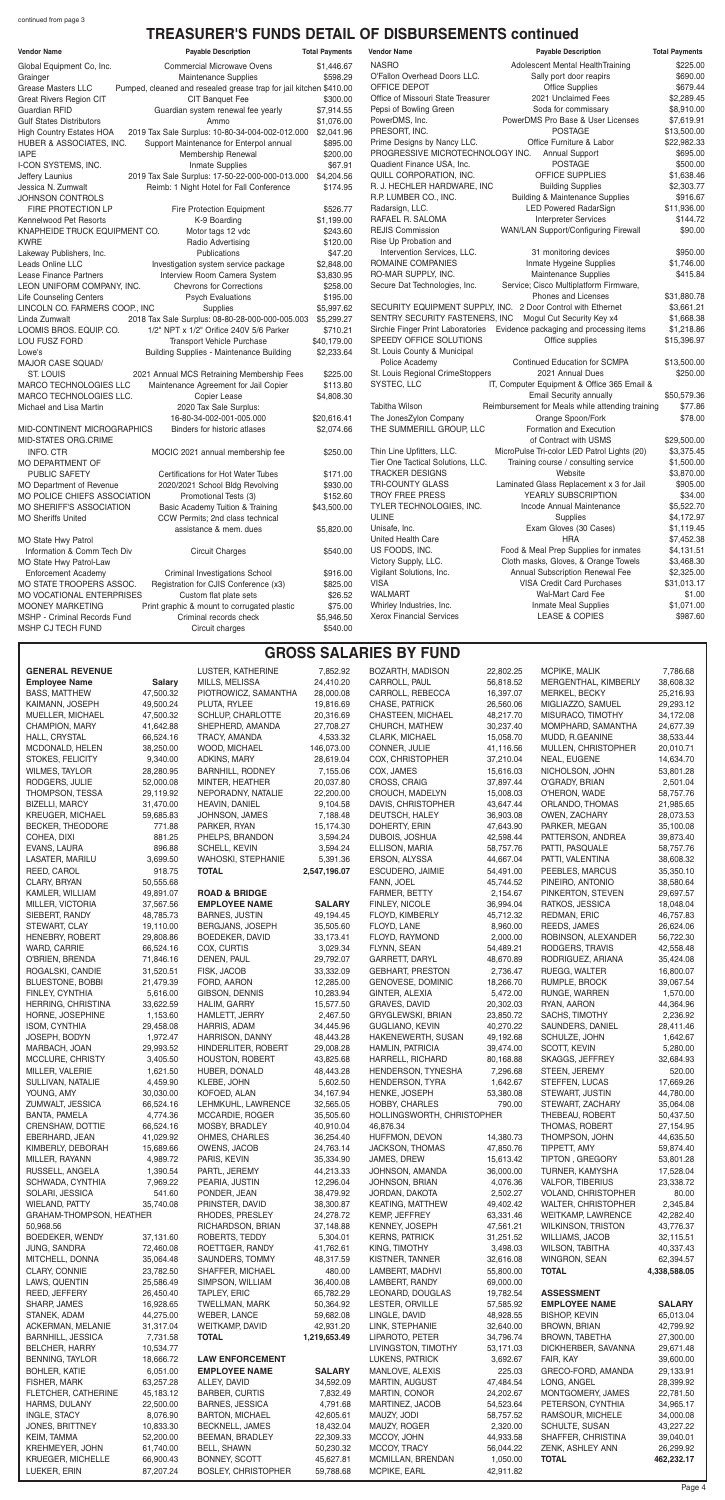Jurors were paid \$20.00 per day plus mileage: Raymond William Ackermann, Aaron Len Adler, Patricia Ann Arrow, Jill Ann Ashley, Brian Keith Bain, Michelle L Bell, Michele L Berhorst, James Matthew Biermann, James Kenneth Blakely, Norman Lee Chambers, Billy Lee Collins, Penny K Conner, Carita Coette Crain, Christine Marie Dejaynes, Carrie Lee Dodd, Heather M Dwiggins, Kathleen Megan Dyer, Donielle Marie Edwards, Heidi Mary Edwards, May Elizabeth Pauline Eusterbrock, Carlene McClain Feco, Melanie Nicole Feeler, Natalie Marie Fetsch, Debra Ann Fischer, Sarah E Francis, Johnathan E Franke, Kristen Lee Geldersma, Charles Daren Grigery, Beth Onohiokala Gruber, Cory Lee Hammett, Bobbie Cambridge Heath, Jeremy Scott Heitman, Valorrey L Heitman, Roger Dale Helmick, Roger Dale Helmick, Matt A Helt, Julie Ann Henry, Christina Michelle Herring, Krista Beth Hinklin, Jessica Lynn Hirth, Theresa J Hook, Zachary Allen Hurt, James Brian Keene, Lauren Elaine Kersting, Angela Rose King, Carol Ann Lange, Michael John Lepping, Judy Ann Lindsey, Laura Frances Maggison, Timothy S Mahach, Catherine Anne McBride, James Walter Merry, Aaron Paul Morrissey, Darren Leo Mudd, Terry P Mudd, Jamie Lynn Muldoon, Gale M Palmer, Sharon E Phillips, Jerry Randolph Raines, Tammy Ann Redshaw, Paula Loree Reed, Paul Flanagan Richards, Heather Ann Richter, Traci Lea Ruether, Jennifer Michelle Samuel, James M Schnettgoecke, Chanell Ann Schulte, Denise Lorraine Schulz, Oliver P Shearrer, Heather Dees Smith, Maureen Ann Stanford, Sandra Sue Tiefenthaler, Allen Lee Turnbull, Joseph Harold Twellmann, Shirley J Vancil, Victoria Lynn Vargo, Justin Michael Vasquez, Dillon Leon Wallace, Michelle Marie Weible, Chester Eugene White, George John Willer, Karalynn J Youngs, Jessica Lauren Alley, Timothy James Burks, Cynthia Sue Cappel, Brenda Sue Colbert, John R Ehlmann, Mark Andrew Fassett, Angela Renee Gentemann, Rebecca Ann Havlik, Wayne J Henke, Steve Ronald Plackemeier, Karla Jean Rimel, Clyde Randy Shields, Kristine Kay Simpson, Carol Jean Street, Charlene F Twellman, Jackie Dean Andrews, Jacqueline Shaw Antram, Daniel Scott Baller, Anisa Caong Blakely, Donald Bernard Brewer, Ashley Renee Bryant, Michael Dale Burgess, Catherine Anne Burke, Cynthia A Burwinkel, Mishelle Leigh Butler, Katie Michelle Campana, Anthony Brett Creech, Paula Ann Crenshaw, Ina Louise Davidson, Carol jean Diekemper, Jerry Michael Dudding, Michael J Eilers, Joseph Henry Emerson, Noah Leighton Evenson, Gary W Foley, Maure Ann Franck, Ira Jacob Gordy, Dennis Fielden Griffith, Gary A Grunick, Melissa Michelle Haag, Robert Patrick Hickey, Kathleen S Horn, Louis Eugene Houston, Jennifer M Iborg, Catherine M Juergensmeyer, Christina L Kappauff, Sarah M Kirchner, Debra Lynn Kitson, Jennifer Lee Klein, Gary Lee Leifert, Roger D Macom, Charla Jenean O'Connor, Chad Keith O'Toole, Jacob Alan Olsen, Bonnie Elaine Peterson, George Clarence Piel, Sheila M Pogue, Michelle Linn Pruitt, Carol A Ray, Steven Douglas Ray, MaryAnne Rime, Richard Lee Rose, Alan W Rosenmiller, Mark F Shuette, Amy Lea Shanks, Gary Wesley Smith, David J Surber, Jenny Renee Tannehill, Suzanne Marie Thomure, Angela Marie Toland, James Michael White, James W Wilkins, Debra Kaye Wilson, Nicole Lynn Winegarder, Margaret Ann Wood, Kenneth E Woods, Heather Anne Beckherle, Robin Jill Bornmueller, Catherine Marie Breite, Cynthia E Brodess, Cecelia Louise Broyles, Matthew J Burkemper, Dan R Caldwell, Rebecca M Capps, Brenda Joyce Cockrell, Christopher Eugene Coleman, Aaron Michael Cooke, Robert M Cottle, Timothy Michael Cox, Savanna Dickherber, Nina Maxine Finnerty, Sandra Louise Franklin, Andrew Steven Gardocki, Jack Laverne Gillespie, Jerry Lynn Godfrey, Bryon Wayne Goos, Debra R Hahn, Robert C Helmig, Kelsey Marie Hemby, Amber Marie Hicks, Sandra Gail Hipes, Bradley Andrew Homer, Kyle E Hough, Victoria E Howard, Julie A Hunter, Justin Edward Iborg, Cynthia Lea Jackson, Keith Robert Johnson, Paul Curtis Johnson, Kevin R Keltner, Patricia Ann Kinsler, Richard Henry Klostermann, Robert J Krause, Lori Ann Kurfman, Janet Carol Landwehr, Randy Doyne Lentz, Steven J Lucas, Richard R Mansfield, Debrah Lynn Matesich, Tyson Craig McAtee, Gary Franklyn McKinney, Tim Arthur Merchant, Mary E Morgan, Darryl Mueller, Patryce Lynn Myers, Glen R Nelsen, Paul Jacob Nevins, Leonard Carl Parker, Carolyn Sue Peggs, Rosalind J Pellikaan, Keith A Phillips, Mindy jean Phillips, Ellen Mary Powell, Patrick J Rankin, Brandi Nerae Rash, Douglas E Robinson, Linda S Roethlisberger, Jessica Renee Roettger, Sally Lynn Roettger, Cheri L Rolfes, Rebecca Lynn Rubel, Jessica Renee Rutledge, Katherina Rose Schlogl, Debra Jean Schlueter, Chrystal Paula Schuerman, Judith D

Schuerman, Marla Kay Schultz, Dawn Elaine Seeger, Kevin M Stock, Evelyn M Stovall, Brett W Wakeman, Jessica Marie Wilcox, Jason James Winderlin, Sheila Jean Wood, Paul Heath Young, Jacqueline Carol Zumwalt, Joey Gerard Bauer, John R Creech, Dian Davis, Gina M Dickerson, Mickey Diane Freese, Benjamin Kyle Gifford, Scott David Hager, Sheri Ann Hoskins, John Joseph Lenk, Christina Elizabeth Maschmeyer, Carolyn Mina Meier, Charles Anthony Mendosa, Kimberly Sue Nichols, Richard D Phillips, Kristy Jean Portwood, Brandon Tary Schumacher, Jeanne Lynn Schwent, Tonya Marie Shoemake, Heather G Smith, James R Spieker, Cheryl Elaine Weinrich, Ronald Gerard Westhoff, Kim S Zumwalt, Jeremy Len Bass, Shawn Deryl Bates, Rebecca Ann Bozarth, Robin Michelle Brinkmann, Gary Frank Butherus, Rachel Ann Butler, Christopher A Callender, Rebecca Ann Carroll. Melanie Ann Clark, Sandra Marie Clark, Jennifer L Clawson, Dawn Renae Colbert, Theda Leona Davis, Aaron J Day, David Alan Endsley, Deborah A Flannigan, Crystal Renee Gibson, Bertha Lee Guay, Vanessa Jean Guyot, Wade Allen Hahn, Rex B Haines, Alan Joseph Harrell, Sandra Ann Harrington, Nicole Piazza Hart, Kennard Keith Hatcher, Renee L Heitman, Rodger E Hughes, Deborah Kay Jordan, Dustin James Lagrace, Marsha Diane Lane, Katie Shannon Maixner, Andrew Allen Mallery, Mary Lou Martinek, Tawnya Nichole Mathews, Linda Lee Miller, Sonja Birgid Montgomery, Anthony R Murawski, Gregory Dale Peasel, Robert C Pfountz, Michael O Pyke, Debra Kay Richards, Cortney R Richardson, Donna M Slape, Marsha Rafferty Sowell, Bernie Lee Suddarth, Eric Ray Tayon, Ronald G Tiller, Jimmy Dewayne Tracy, Sandy Lee Turner, Michael J Twellman, Joseph Viduszynski, Timothy Owen Ward, Joseph Skylar Weber, Paula S Wessic, James Glynn Wilson, Paul Alan Bartels, Kathryn Jane Bobeen, Delrey Delano Collins, Sarah Jean Eberhard, Annette Jean Ehlmann, Eric Michael Feagans, Linda Ann Gnade, Judy Elaine Hall, Brian Philip Hampshire, Karen A Haub, Deborah A Haub, Deborah K Hill, Justin Nathaniel Hill, Krista L Johnson, Daniel James Kalz, Andrew S Miller, Carol Jean Moss, Timothy Brian Muldoon, Michael Patrick Mullins, David Allen Murphree, Katherine L Pieper, Bradley Mark Pierce, Mark Robert Pryor, Kevin Michael Schramm, Joyce E Stanfill, Rocco J Steo, Jaime Denise White, Susan J Ament, William Lee Anderson, Danielle M Asher, Sean L Baker, Michael Flavio Biondo, Marcy Lynn Bizelli, Jeanne Marie Brown, Scott M Buchheit, Deborah A Bunk, Brenda Sue Cole, Nancy Ann Coleman, Karen Renee Collins, Debra A Crow, Deaona Dewald, Amanda Suzanne Eigenman, Kalie Jere Ellis, James William Farkas, Diane Laverne Favignano, Darlene Mae Flinn, Justin Bernard Frisosky, Norma Jean Gettings, Debra D Gittemeier, Robert Cyrus Elias Gladney, Thomas Lee Gooch, Beverly Diana Granzow, Kari Lee Gutermuth, William Alvin Harrell, Lisa Lynn Herbeck-Scott, George Michael Herron, Stacy Lynn Hill, William A Hipes, Ginger Anne Hobbs, David Kelii Hopper, Kimberly Dawn Hornbeck, Phillip S Irwin, Goris A Kaimann, Michael Timothy Kaimann, Nila Mae Kukan, Elizabeth Ann Lavy, Jo Ann R Lewis, Sharon Michelle Linson, Larry E Lung, Sarah Ann Mabry, Kirsten Sue Maestas, Donna M Martin, Linda Louise McCullen, Jennifer Marie McKernon, Jack E Miller, Kirsten Marie Myers, Lonni Marie Ogden, Lucas Michael Perlow, Julie E Potter, Jeff Michael Powell, Jennifer Anne Quezada, Sara Anne Raney, Paula Sue Reitzel, Kyle Jeremy Ries, Michelle Elizabeth Riggleman, Shelly L Ryba, Christopher Ray Sherwood, Brittani Nicole Smith, Darren Smith, James Scott Stewart, James Bryant Stewart, William Dale Thornhill, Richard Eric Tiepelman, Olivia Marie Vagen, Elizabeth Michelle Walters, William Arthur White, Davey Joe Wilcockson, Sidney Wayne Wiles, Casey Lee Williams, Cherie Denise Woodfin, Robert Aaron Wright, Anne Dengler Albin, Timothy Kraig Bethel, Carol Elaine Brooks-Losse, Douglas Albert Christian, Ricky Dominic Cobillas, Gloria F Corbin, Peggy Elaine Corey, Karla Benelidy Cortes Lebron, Brenon Dean Crenshaw, Robert Clinton Green, Patricia Anne Marie Grimes, Bruce Timothy Halim, Lavonda Sue Harrison, Erica Jacqueline Hedge, Dana Michelle Henningfeld, Jessica Elizabeth Herod, Nona P K Irvin, Samantha Nicole Juergensmeyer, Danielle Renee Krewson, Linda Sue Latham, Lisa Marie Layton, Barbara Lynn Loveless, Helen Louise McDonald, Terry Lee Mershon, Virginia Marie Newcomb, Michele Lee Palmasano, Christopher R Peggs, Judith Kay Price, Heidi R Rankin, Nathan Robert Seely, Randal E Sitze, Holly Lynn Sloan Rude, Jill Ann Smith, John Paul Stanek, Katie Marie Traw, Nancy Laura Trickey, Steven Tarver Tucker, Brian Anthony Vandeven, Jessica Marie Webb.

|                                                   |                | <b>WARRENT REPORT 2021</b>           |             |                                         |                          |                           |
|---------------------------------------------------|----------------|--------------------------------------|-------------|-----------------------------------------|--------------------------|---------------------------|
|                                                   |                |                                      |             | <b>Total Amount of Delinquent taxes</b> |                          |                           |
| <b>WARRANTS TO INTERNAL REVENUE SERVICE FOR</b>   |                | <b>GEN FUND - RECORDER</b>           | \$742.36    |                                         |                          |                           |
| <b>SOCIAL SECURITY AND WITHHOLDING TAXES:</b>     |                | <b>GEN FUND - CIRCUIT CLERK</b>      | \$2,703.77  |                                         | for all years as of      |                           |
| FEDERAL WITHHOLDING ACCOUNT                       | \$1,902,753.57 | <b>GEN FUND - JUVENILE</b>           | \$762.53    |                                         | <b>December 31, 2021</b> |                           |
| MISSOURI DIRECTOR OF REVENUE                      | \$258,575.00   | <b>GEN FUND - CORONER</b>            | \$756.16    | General Fund                            |                          |                           |
| <b>TOTAL</b>                                      | \$2,161,328.57 | <b>ROAD &amp; BRIDGE</b>             | \$4,881.55  |                                         |                          | \$332,430.97              |
|                                                   |                | <b>LAW ENFORCEMENT</b>               | \$1,002.57  | Road & Bridge                           |                          | \$422,929.11              |
| <b>WARRANTS TO GOVERNMENT EMPLOYEE'S</b>          |                |                                      |             | Hospital                                |                          | \$303,986.67              |
| <b>RETIREMENT SYSTEM:</b>                         |                | <b>CHARTER</b>                       |             | Senate Bill 40                          |                          | \$171,961.68              |
| <b>COUNTY EMPLOYEE</b>                            |                | <b>GEN FUND - BLDG &amp; GROUNDS</b> | \$15,832.94 |                                         |                          |                           |
| <b>RETIREMENT FUND</b>                            | \$451,402.27   | <b>GEN FUND - EMERGENCY MGMT</b>     | \$2,374.04  |                                         |                          |                           |
|                                                   |                | <b>GEN FUND - CORONER</b>            | \$533.45    |                                         |                          |                           |
| DIV. OF EMPLOYMENT SECURITY                       |                | <b>LAW ENFORCEMENT</b>               | \$19,579.37 | <b>ASSESSED VALUATIONS</b>              |                          |                           |
| <b>GENERAL FUND</b>                               | \$2,465.17     | <b>TOTAL</b>                         | \$38,319.80 |                                         |                          |                           |
| <b>ROAD &amp; BRIDGE</b>                          | \$1,320,35     |                                      |             |                                         | Actual 2020              | Actual 2021               |
| <b>LAW ENFORCEMENT</b>                            | \$4,631.25     | <b>SPRINT</b>                        |             | <b>Real Estate</b>                      | 631,492,457              | 734,681,351               |
| <b>ASSESSMENT</b>                                 | \$464.64       | <b>GEN FUND - PUBLIC ADMIN.</b>      | \$397.89    | Personal Property                       | 216,116,408              | 238,865,646               |
| <b>TOTAL</b>                                      | \$8,881.41     | <b>GEN FUND - EMERGENCY MGMT.</b>    | \$691.76    | <b>Local Utilities</b>                  | 1,031,914                | 7,860,570                 |
|                                                   |                | <b>ROAD &amp; BRIDGE</b>             | \$7,040.24  | <b>State Utilities</b>                  | 73,486,078               | 76,424,843                |
| <b>WARRANTS FOR UTILITIES:</b>                    |                | <b>LAW ENFORCEMENT</b>               | \$13,918.40 |                                         |                          |                           |
| TROY WATER & SANITATION DEPT.                     | \$74,304.41    | <b>ASSESSMENT</b>                    | \$1,682.17  | <b>Total Assessed</b>                   |                          |                           |
| <b>CUIVRE RIVER ELECTRIC</b>                      | \$6,098.38     | <b>SPECIAL ELECTIONS</b>             | \$5,708.99  | <b>Valuations</b>                       |                          | 922,126,857 1,057,832,410 |
| AMEREN UE                                         | \$148,330.58   | <b>TOTAL</b>                         | \$29,439.45 |                                         |                          |                           |
| PUBLIC WATER SUPPLY DIST #2                       | \$1,460.16     |                                      |             |                                         |                          |                           |
| <b>TOTAL</b>                                      | \$230,193.53   | <b>U.S.CELLULAR</b>                  |             |                                         |                          |                           |
|                                                   |                | <b>GENERAL FUND - JUVENILE</b>       | \$872.41    | <b>TAX RATE SCHEDULE</b>                |                          |                           |
| <b>WARRANTS ISSUED TO THE POSTMASTER:</b>         |                |                                      |             | Per \$100 Assessed Valuation            |                          |                           |
| <b>GEN FUND-VOTER REGISTRATION</b>                | \$1,000.00     | <b>VERIZON WIRELESS</b>              |             |                                         |                          |                           |
| GEN FUND-RECORDER OF DEEDS                        | \$440.00       | GEN FUND - PROSCECUTING ATTORNEY     | \$4,908.75  |                                         |                          | Maximum                   |
| <b>GEN FUND-PUBLIC ADMINISTRATION</b>             | \$942.00       |                                      |             |                                         | Actual                   | Rate                      |
| <b>TOTAL</b>                                      | \$2,382.00     | <b>AT&amp;T MOBILITY, LLC.</b>       |             |                                         | 2021                     | Allowed                   |
|                                                   |                | <b>GEN FUND - CORONER</b>            | \$581.23    | <b>TAX PURPOSE</b>                      |                          |                           |
| <b>WARRANTS ISSUED TO EACH TELEPHONE COMPANY:</b> |                | <b>GEN FUND - EMERGENCY MGMT</b>     | \$584.20    | General Revenue                         | 0.1600                   | 0.2927                    |
| <b>CENTURYLINK</b>                                |                | GEN FUND - FLOOD PLAIN MGMT          | \$255.98    | Road & Bridge                           | 0.2238                   | 0.2238                    |
| <b>GEN FUND - COUNTY CLERK</b>                    | \$1,372.63     | <b>TOTAL</b>                         | \$1,421.41  | Hospital                                | 0.1463                   | 0.1463                    |
| <b>GEN FUND - COURTHOUSE</b>                      | \$40,253.06    |                                      |             | Senate Bill 40                          | 0.0841                   | 0.0841                    |
| <b>GEN FUND - COLLECTOR</b>                       | \$706.48       |                                      |             |                                         |                          |                           |
|                                                   |                |                                      |             |                                         |                          |                           |

#### **JURORS NAMES**

### THIS SPACE INTENTIONALLY LEFT BLANK